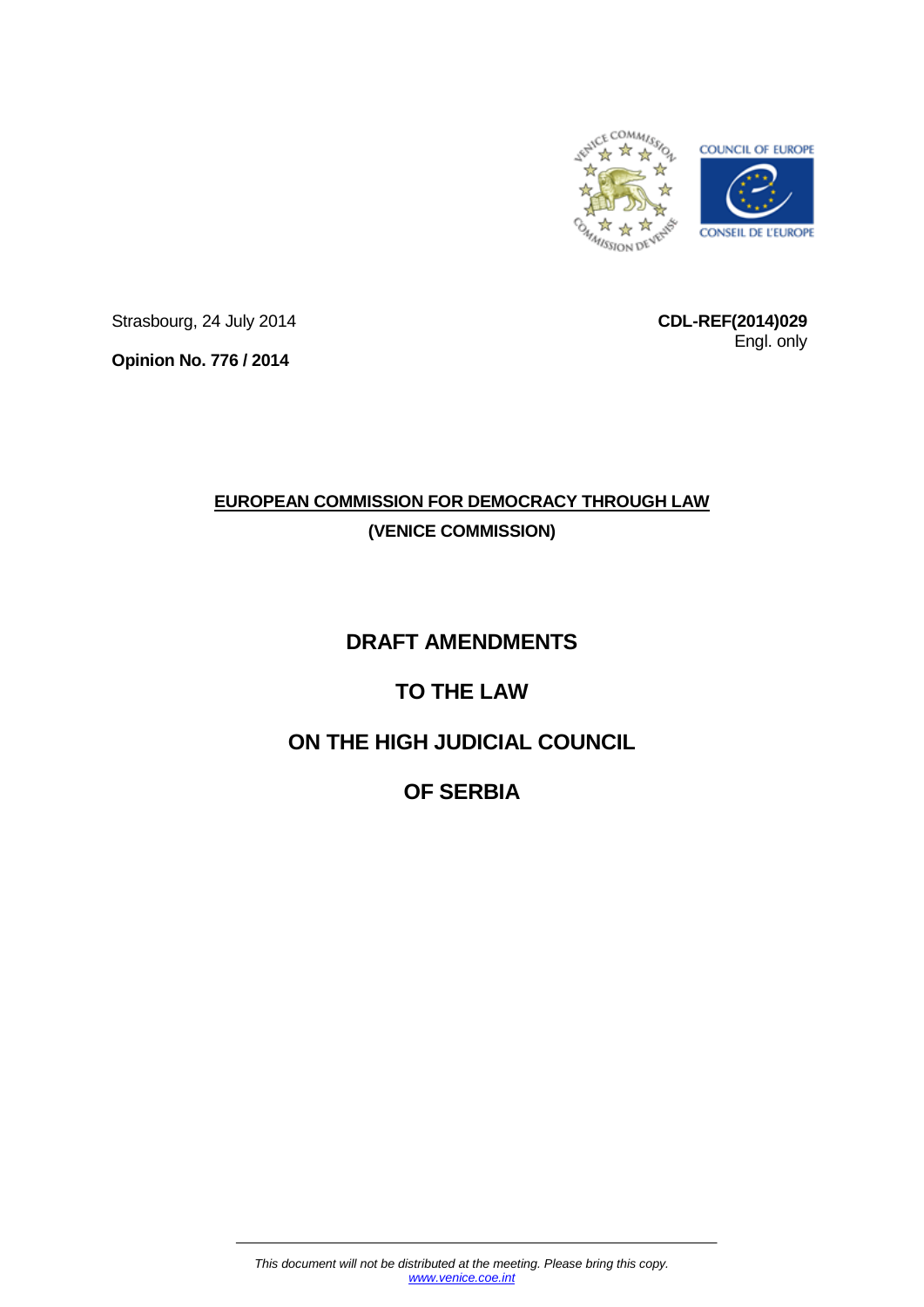Published in: "Official Gazette of the Republic of Serbia" No. 116/08, amended by

Law on Amendments and Additions to the Law on High Court Council ("Official

Gazette of the Republic of Serbia" No. 101/2010 and 88/2011).

## **WITH INSERTED DRAFT AMENDMENTS AND ADDITIONS FROM 2014**

# LAW ON HIGH JUDICIAL COUNCIL

# I GENERAL PROVISIONS

# Scope of the Law

#### Article 1

This Law shall govern the status, competence, organisation and manner of operation of the High Judicial Council (hereinafter "the Council"), requirements and the election procedure for Elected Council Members, term of office and termination of office thereof, and conditions and means for work of the Council.

## **1. STATUS OF THE COUNCIL**

## **Independence and Autonomy**

## Article 2

The Council is an independent and autonomous body that ensures and guarantees independence and autonomy of courts and judges.

Within its remit the Council shall co-operate with the State Prosecutorial Council, state and other authorities and organisations, Court Councils from other countries, and international organisations.

## **Funds for Operations of the Council**

### Article 3

Funds for operations of the Council shall be secured from the Republic of Serbia budget upon proposal of the Council.

The Council shall dispose of the funds from paragraph 1 of this Article, independently and in accordance with law.

## **Seat and Symbols of the Council**

#### Article 4

The seat of the Council shall be in Belgrade.

The Council shall have a stamp containing the name and the Coat of Arms of the Republic of Serbia, and the name and the seat of the body, in accordance with separate laws.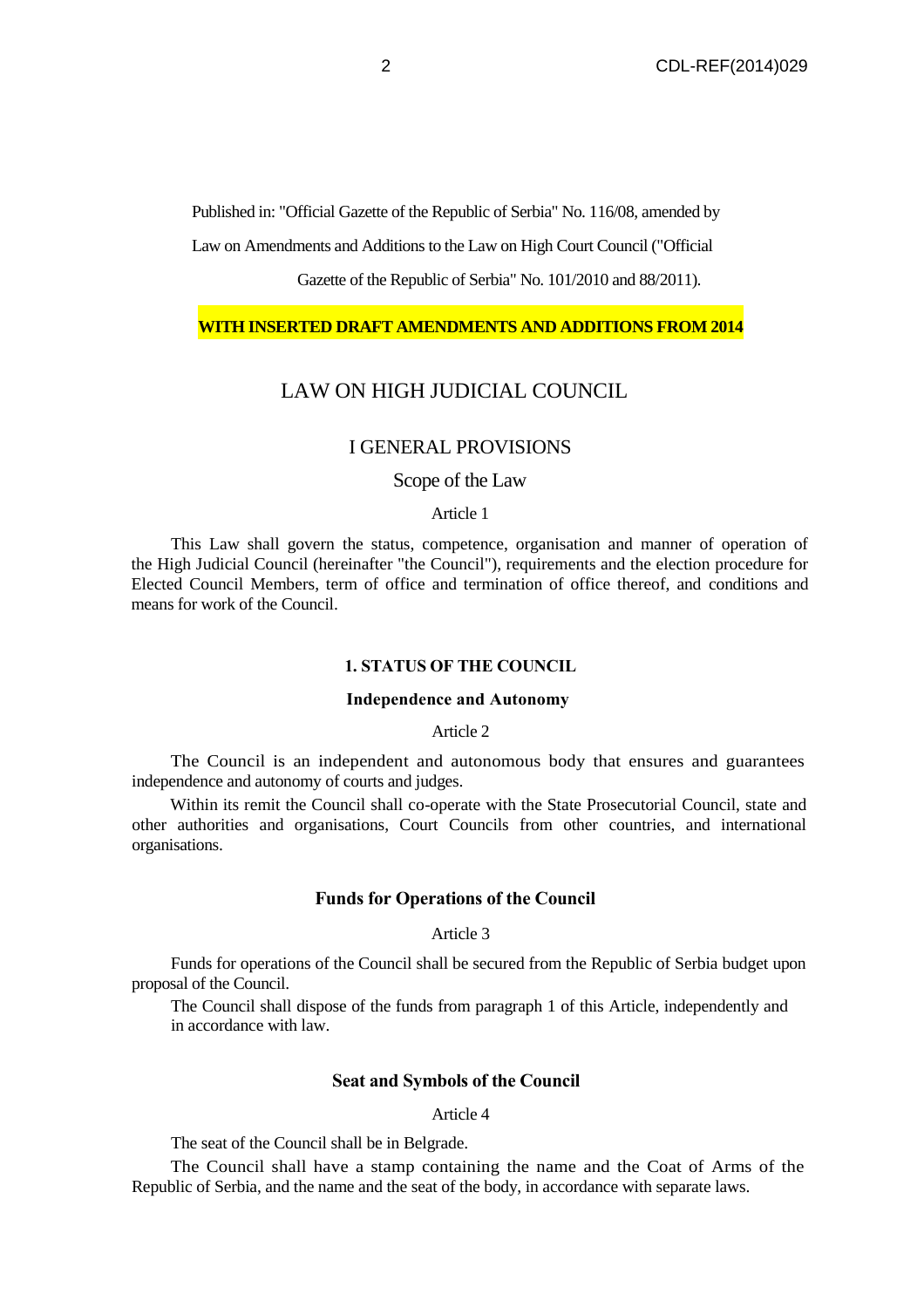## **Composition of the Council**

Article 5

The Council shall have eleven members.

Members of the Council shall include the President of the Supreme Court of Cassation, the Minister competent for the judiciary and a Chairperson of the competent Committee of the National Assembly, as members by virtue of office, and eight Elected Members elected by the National Assembly, in accordance with this Law.

Elected members comprise six judges with permanent tenure of office, of whom minimum one judge comes from the territory of autonomous provinces, and two credible and prominent jurists with minimum 15 years of professional experience, one of whom is a attorney and the other a Faculty of Law professor.

## **President and Deputy President of the Council**

Article 6

President and Deputy President of the Council shall be elected and dismissed by a Council from the ranks of judges of the elective members of the Council, by a secret ballot, by majority vote of all members, in the manner stipulated by the Rules of procedure of the Council (hereinafter referred to as the Rules of procedure).

President of the Council represents the Council, manages its operations and performs other duties in accordance with a law.

Deputy President of the Council performs all duties of the President in the case of absence or incapacity of the president of the Council.

# **Deputy President**

# **Article 7 DELETED**

#### **President of the Council**

Article 6

President of the Supreme Court of Cassation is by virtue of office the President of the Council.

The President of the Council shall represent the Council, manage its operations and perform other duties in accordance with law.

### **Deputy President**

Article 7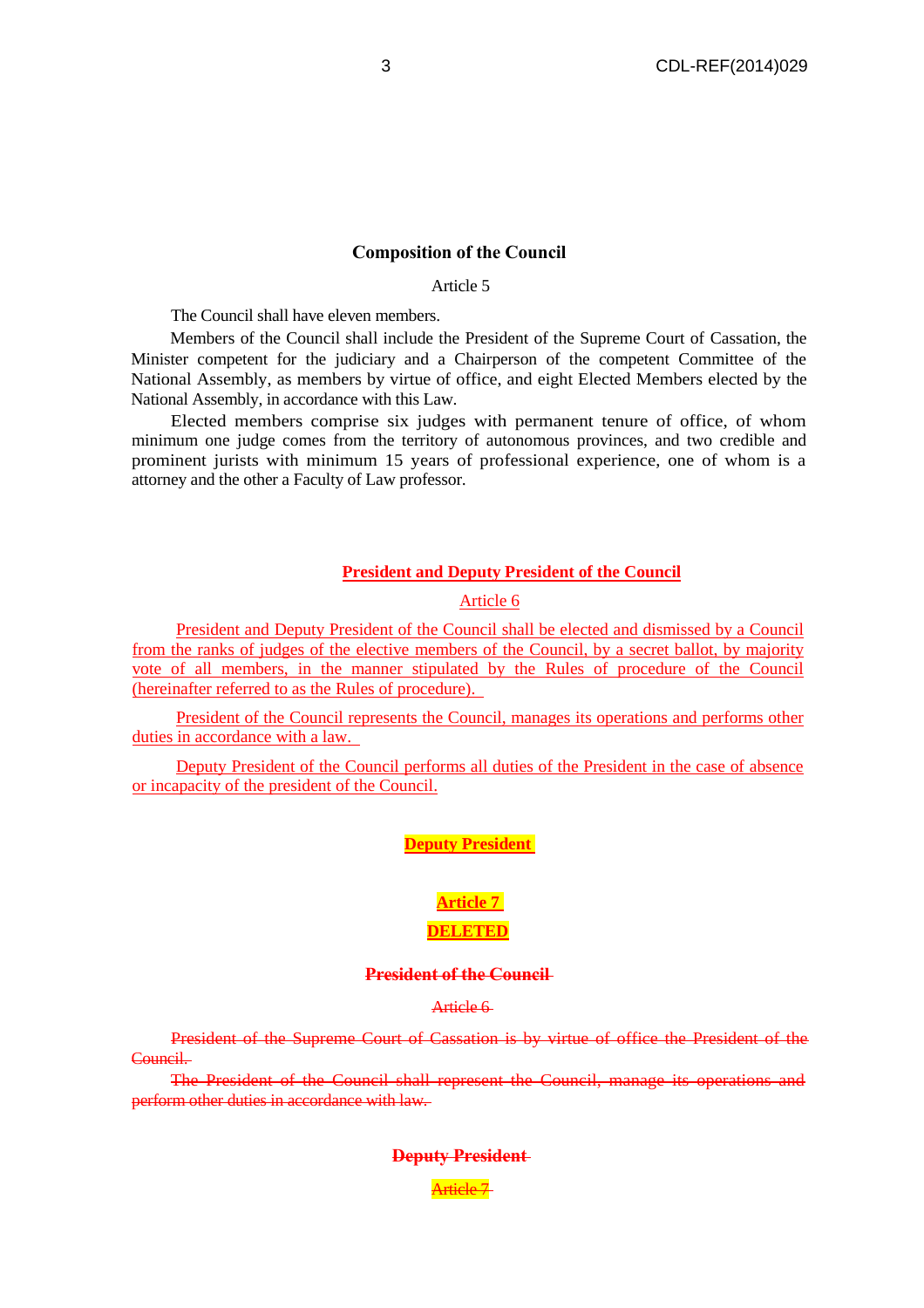The Council has a Deputy President who is elected from among the ranks of judges - Elected members of the Council, by the Council and dismissed from office by the Council,

The Deputy Chairperson shall perform duties of the President in case of his/her absence or when prevented.

The manner of election of the Deputy President of the Council and the duration of the mandate thereof shall be specified by the High Judicial Council Rules of Procedure (herinafter: Rules of Procedure).

#### **Relationship with Other Authorities**

Article 8

Courts and other state bodies, as well as judges and court presidents, are obliged to act upon the Council's requests for submitting information, documents and other material relating to the performance of tasks under the Council's remit.

## **2. STATUS OF MEMBERS**

#### **Immunity**

### Article 9

A Council Member shall enjoy immunity equal to that of a judge.

A Council Member shall not be held responsible for his / her opinion or voting in the Council.

A Council Member may not be deprived of his /her liberty in a proceeding instituted for a criminal offence committed in performance of duties of a Council Member without approval of the Council.

## **Suspension from office of Council member**

#### Article 9а

Council member shall be mandatorily suspended from office when he/she has been detained in custody.

In addition to the Paragraph 1 of this Article, elected Council member shall be suspended from the office, due to the vote of no confidence, if his or her dissmisal was proposed to the National Assembly, and an elected Council member from the ranks of judges will be suspended if he/she is removed from judicial office.

An elected Council member, in addition to the reasons specified in Para. 1 of this Article, shall be mandatorily suspended from office when a proposal for his/her dismissal from office of Council member has been submitted.

An elected Council member may be suspended from office when a proceeding for their dismissal from office of Council member has been initiated i.e. when criminal proceedings have been initiated for a criminal offence which is grounds for dismissal.

## **Decision on suspension and term of uspensionof suspension**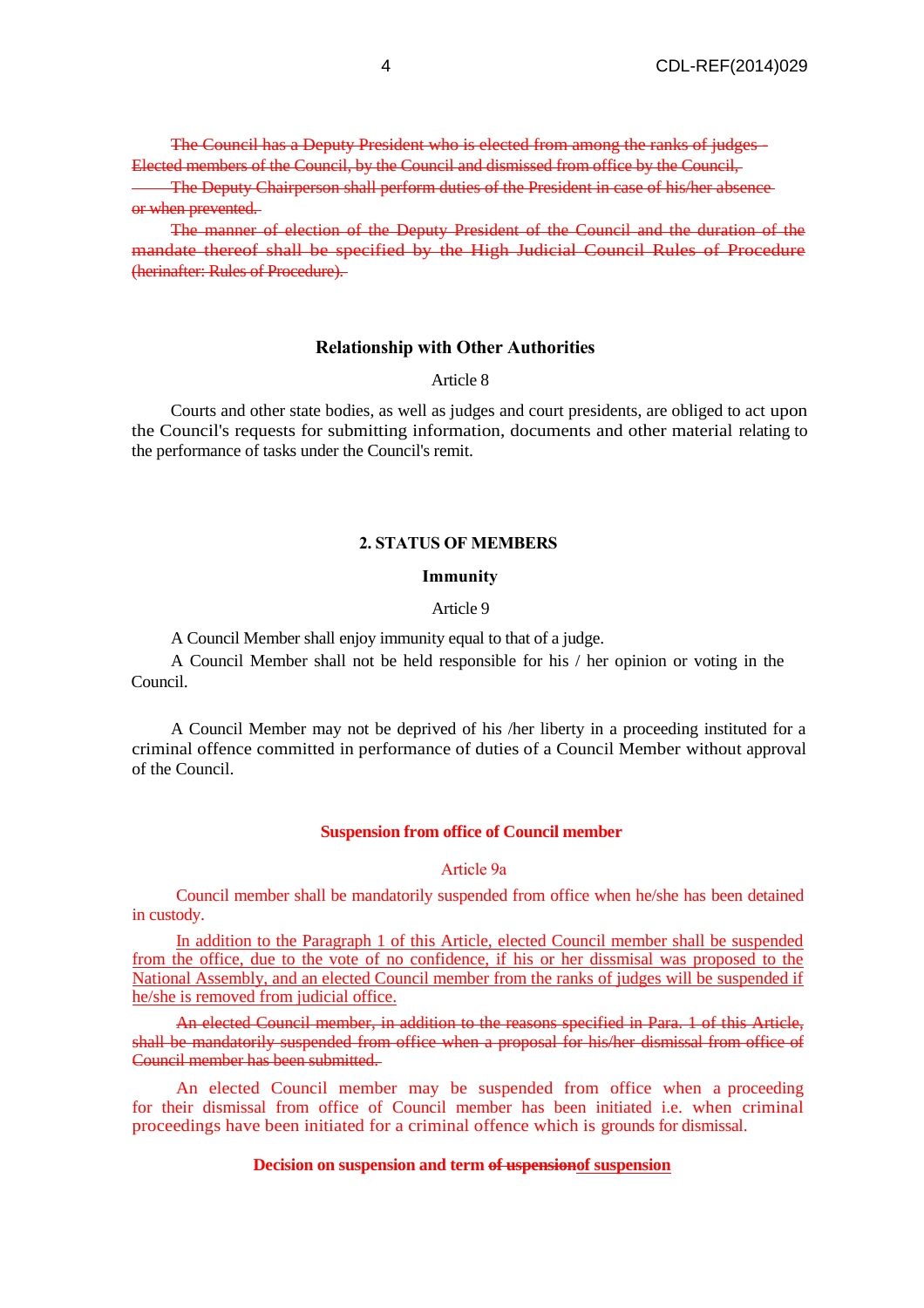#### Article 9b

The decision on suspension from office of Council member is made by the president of the Council.

A Council member shall remain suspended from office until the release from custody, the end of suspension from judicial office, the end of the proceedings for the dismissal from the Council member office, or the end of the criminal proceedings for the criminal offence which may be ground for dismissal.

A Council member is suspended from office until the abolition of custody, the end of the proceedings for the dismissal from the Council member office or the end of the criminal proceedings for the criminal offence which may be grounds for dismissal.

#### **Right to an objection**

#### Article 9c

An elected Council member has the right to an objection to the decision on suspension on the basis of reasons prescribed in Article 9a Paragraph 3 of this law, within eight days from the day of service of the decision.

The Council decides on the objection from Paragraph 1 of this Article within eight days from the day of submitting of the objection.

The submitted objection does not detain enforcement of the decision from Paragraph 1 of this Article."

## **Remuneration**

#### Article 10

Elected Council Members from the ranks of judges, during performing the office in the Council, are entitled to the rights deriving from their employment with the Council.

Members of the Council from paragraph 1 of this Article are entitled to a salary in the amount determined by multiplying the coefficient 6,00 with the baseline for calculation and disbursement in accordance with the Law on Judges.

Members of the Council by virtue of office and members from the ranks of attorneys and Faculty of Law professors are entitled to a separate fee for the work in the Council, to be determined by the competent Committee of the National Assembly.

### **Incompatibility of Jobs**

### Article 11

Elected Council Members from the ranks of attorneys and/or Faculty of Law professors, after taking up office, may not perform duties in regulatory bodies, executive bodies, public services, and bodies of an autonomous province and local self-government units.

Elected Council Members from the ranks of judges are exempt from the performance of judge's duties during the time of performing their duty within the Council.

# **Term of Office of Members**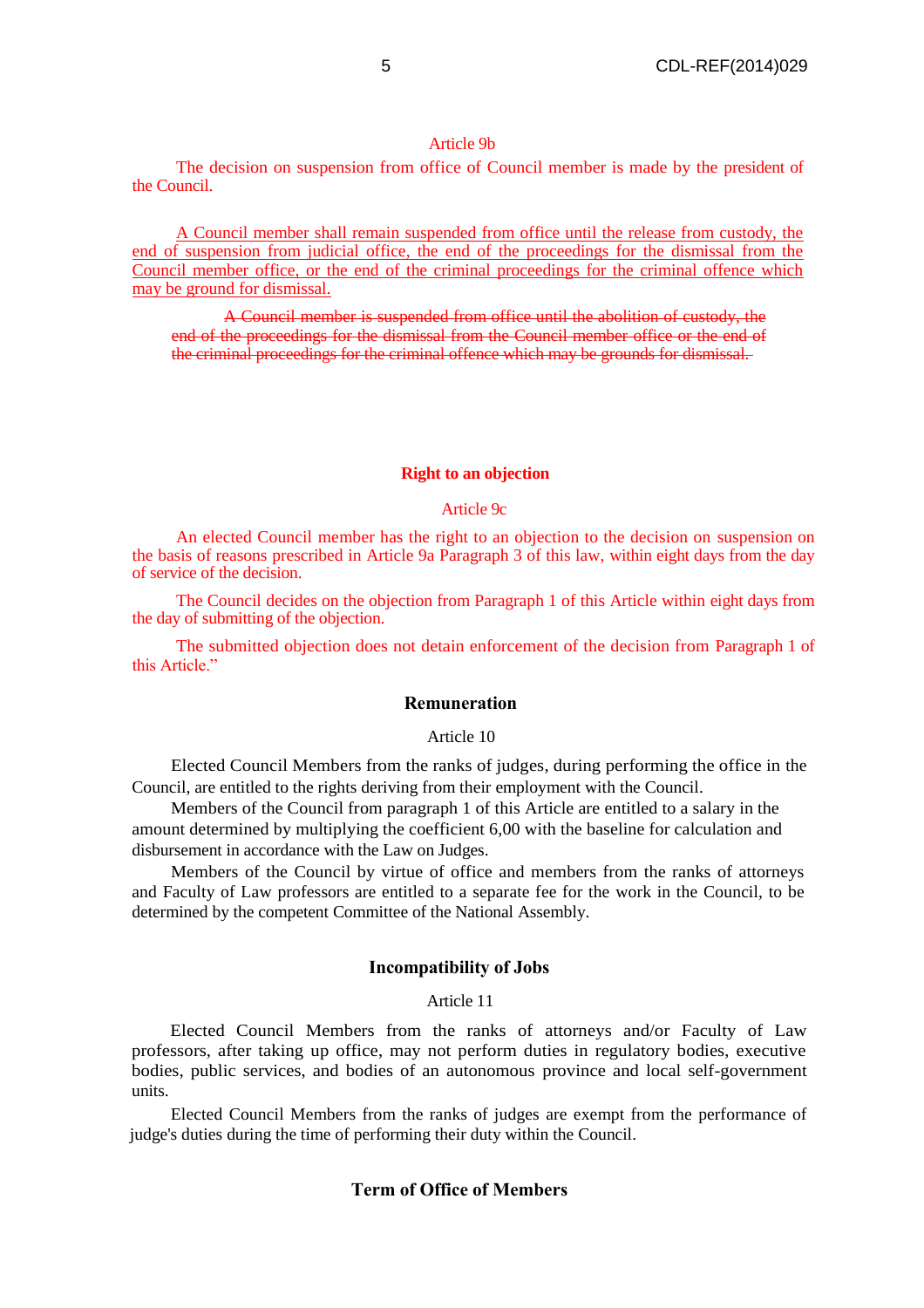The term of office of Council Members is five years, save for the members by virtue of office.

Elected members of the Council may be re-elected, but not consecutively.

During the term in the Council a Judge-Member of the Council may not be elected judge of another court.

# **II COMPETENCE AND MANNER OF OPERATION OF THE COUNCIL**

#### **Competence**

Article 13

The Council shall:

- elect judges to permanent judge's office

- rule on the termination of judges' office

- propose candidates to the National Assembly for the first judicial tenure

- propose the election and dismissal of the President of the Supreme Court of Cassation and Court Presidents to the National Assembly

- propose candidates for the Constitutional Court Judges to the Supreme Court of

Cassation;

- appoint lay judges;

- decide on the transfer, assignment, and objection to the suspension of judges;

- rule on incompatibility of other services and jobs with judge's office;

- rule in the process of the performance evaluation of a judge and president of the court;

- determine the composition, duration and the termination of the mandate of the members of disciplinary bodies, appoint the members of disciplinary bodies and regulate the manner of operation and decision making in disciplinary bodies;

- rule on legal remedies in disciplinary proceedings;

- approve the curriculum for continuous training of judges and court staff, and monitor the training programme implementation;

- defines curricula for the initial training of judges;

- pass the Code of Ethics

- determine the number of judges and lay judges for each court;

- perform affairs of the judicial administration within its remit;

- rule on issues of immunity of judges and Members of the Council;

- propose the volume and structure of budgetary funds necessary for the work of the courts for overhead expenses, and oversee disbursement of funds in accordance with law;

- rule on objections in the process of the election of Members of the Council from the ranks of judges;

- form its Working Bodies and permanent and *ad hoc* Commissions, and elect their Members;

- provide opinions on amendments to the existing laws or on the passing of new laws which set out the status of judges, organisation and functioning of the courts, as well as other systemic laws applied by courts or of importance for exercising judge's office;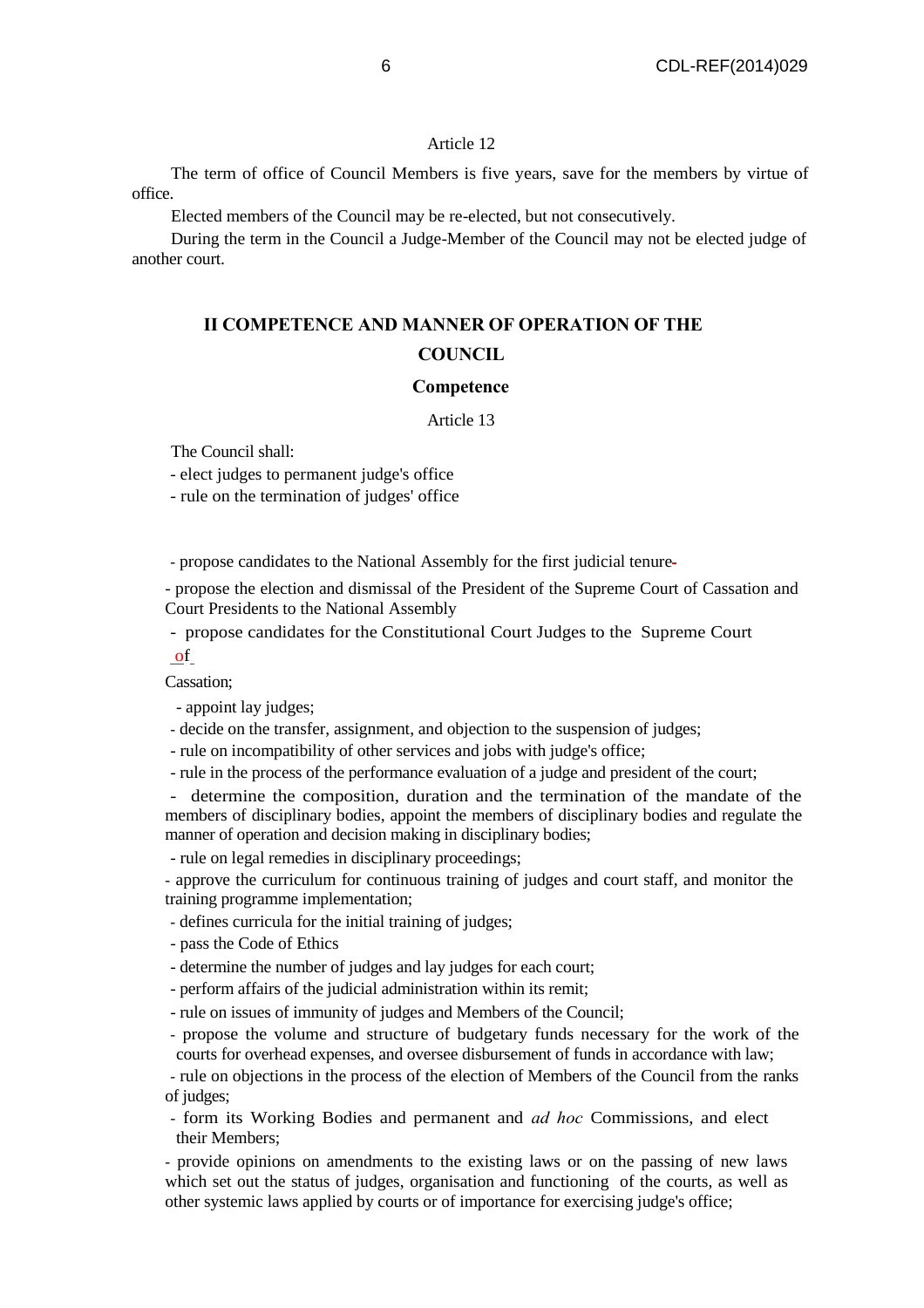- rule on the existence of conditions for compensation for damages due to unlawful and erroneous actions of a judge;

- submit annual reports on its work to the National Assembly;

- perform tasks in respect of the implementation of the National Strategy for the Reform of Judiciary within its remit;

- inform the public on its work;

- cooperate with Court Councils from other countries and with international organisations;

- pass acts provided for by law;

- perform other duties as specified by law<sub>:</sub>

# **Manner of operation**

# Article 14

# The Council sessions are open to public.

The Council may decide to work in a session closed to public, in accordance with the rules of procedure. The Council session is convened by the President on his own initiative or at the request of at least three members of the Council.

The Council may hold a session if at least six members of the Council are present.

# **Permanent working bodies**

# Article 15

The Council establishes permanent working bodies in specific areas within its jurisdiction.

The establishment, composition and manner of operation of the permanent working bodies shall be more closely regulated by rules of procedure.

# *Ad hoc working bodies*

# Article 16

The Council may establish *ad hoc* working bodies for consideration of specific issues within its competence and for giving proposals, opinions and expert explanations.

The decision of the establishment of *Ad hoc* working body shall determine the composition, duties for which this body is established, the time on which it is established, the time periods within it shall submit their reports on their work and other issues related to his work.

The operation mode of the *Ad hoc* working groups are more closely regulated by special acts of the bodies.

**Manner of Operation**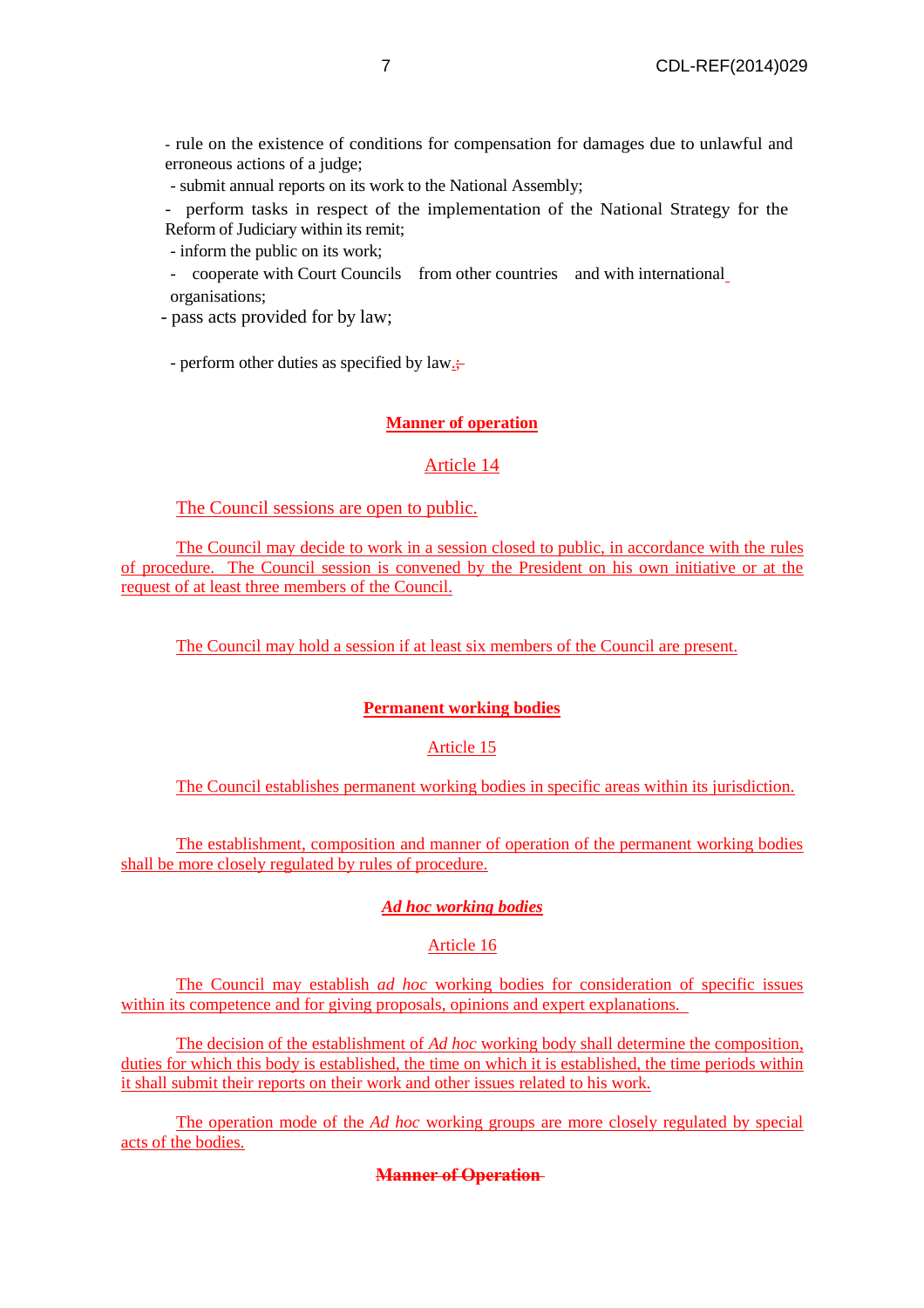The Council may decide to work in a public session, in accordance with the Rules of Procedure.

Council sessions shall be convened at the request of the Chairperson or upon the receipt of the motion of minimum three Council Members.

The Council may conduct the session if minimum six Council Members are present.

## **Permanent Working Bodies**

## Article 15

Permanent Working Bodies of the Council are: the Commission for Judges' and Court Presidents' Performance Evaluation, the Electoral Commission and Disciplinary Bodies. The composition and the manner of operation of the Bodies mentioned in paragraph 1 of this Article shall be regulated by act of the Council, in accordance with law.

#### *Ad Hoc* **Working Bodies**

#### Article 16

To address certain issues from its remit, the Council may establish *ad hoc* Working Bodies.

The forming, composition and the manner of operation of *ad hoc* Working Bodies shall be regulated in more detail under the Rules of Procedure.

#### **Decision Making**

#### Article 17

Decisions of the Council shall be passed by majority vote of all Members.

Decisions of the Council must be reasoned always, when a legal remedy may be filed against them, and when specified by law and the Rules of Procedures.

#### **Rules of Procedure**

#### Article 18

The Council shall pass the Rules of Procedure regulating in more detail the manner of operation and the decision making of the Council.

The Rules of Procedure and other general acts of the Council shall be published in the "Official Gazette of the Republic of Serbia" and on the website of the Council.

#### **Transparency of Work**

Article 19

The Council shall submit an annual Report on its work to the National Assembly.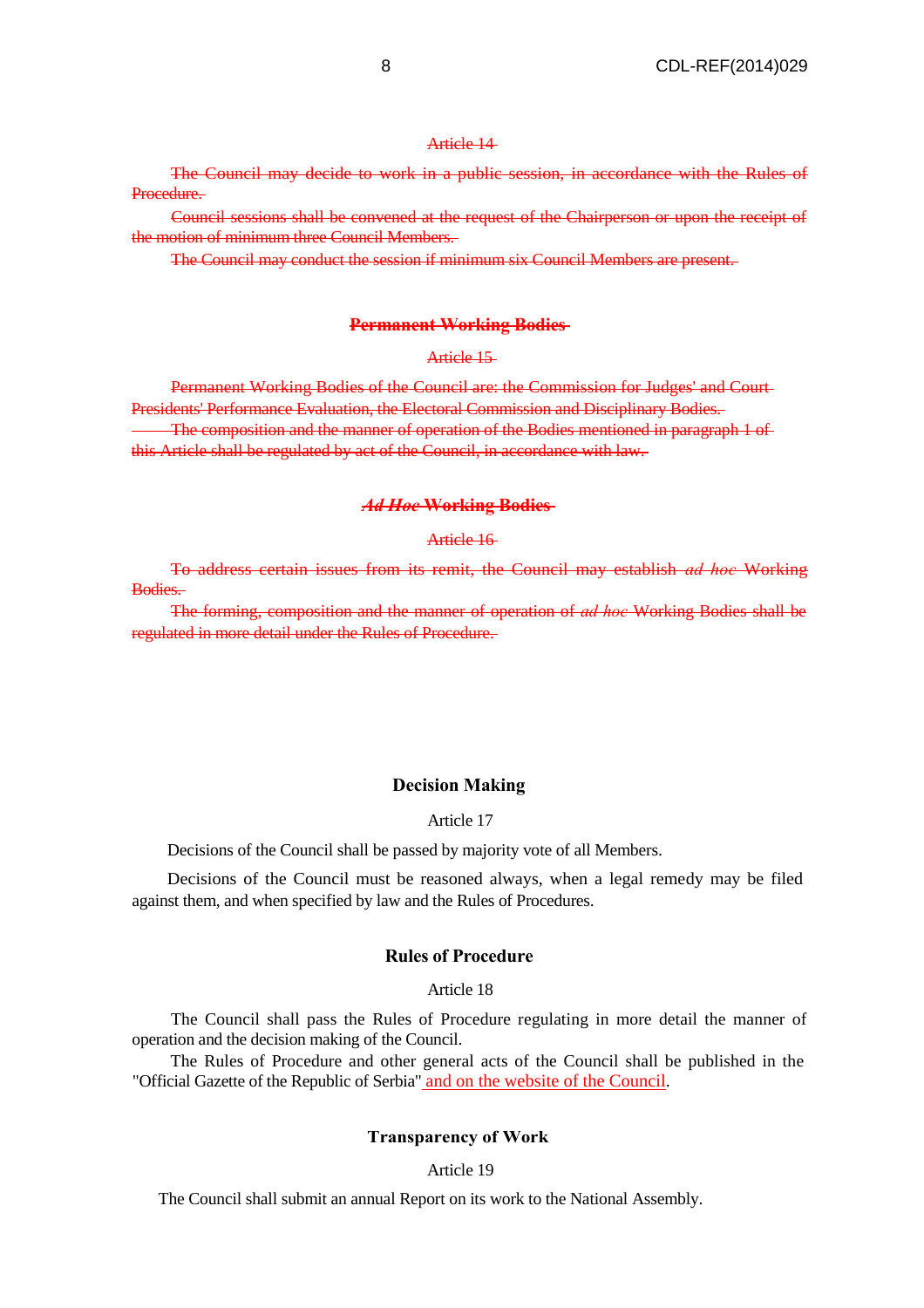Annual reports are published on the web site of the Council.

The Council shall inform the public regularly of its work in a manner set forth under the Rules of Procedure.

## **III PROCEDURE FOR ELECTION OF COUNCIL MEMBERS**

# **1. GENERAL REQUIREMENTS**

# **Authorised Nominators**

## Article 20

Elected Members of the Council shall be elected by the National Assembly at the motion of authorised nominators.

The Council shall be the authorised nominator for Elected Council Members from the ranks of judges.

The Council is obliged to propose to the National Assembly candidates who are directly elected by judges in a manner and in the procedure as provided under this Law. The authorised nominator for the Elected Member of the Council from the ranks of attorneys shall be the Serbian Bar Association.

Candidates for the Elected Member of the Council from the ranks of Faculty of Law professors shall be proposed by the joint session of Deans of law faculties in the Republic of Serbia.

## **Candidacy and Nomination**

## Article 21

The decision on the commencement of the procedure for the nomination of candidates for Elected members of the Council shall be passed by the President of the Council, not later than six months before the expiration of the term of office of the Elected Members of the Council.

The decision from paragraph 1 of this Article shall be published in the "Official Gazette of the Republic of Serbia" and on the web site of the Council.

The President of the Council shall submit the decision on the commencement of the procedure for the nomination of candidates for Elected Members of the Council to the President of the Electoral Commission of the Council, President of the Serbian Bar Association, and the Dean of the oldest Law Faculty in the Republic of Serbia.

Authorised nominators must submit the names of the candidates for the Elected Members of the Council to the National Assembly of the Republic of Serbia not later than 90 days before the expiration of the term of office of the Elected Members of the Council, and in the case of termination of office before the end of the mandate within 30 days from the day of termination of office.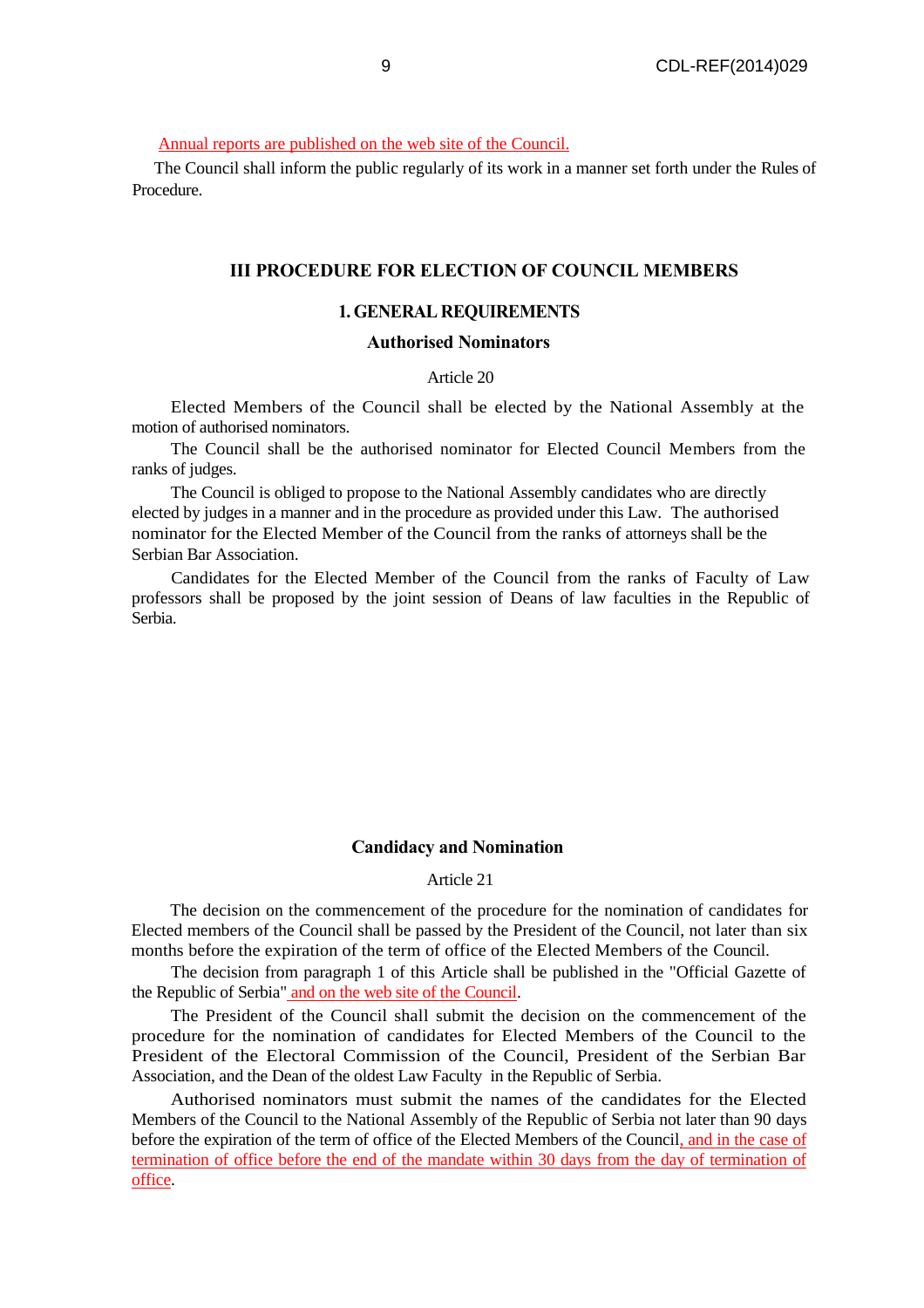## **2. Election of Candidates for the Council Members from the Ranks of Judges**

a) General Provisions

#### **Representation of Courts**

Article 22

Elected Members of the Council from the ranks of judges shall be elected from the following courts:

- one from the Supreme Court of Cassation, the Commercial Appellate Court, and the Administrative Court;

- one from the appellate courts;

- one from the higher and commercial courts;

- two from the basic courts, misdemeanour courts and the Misdemeanour Appellate CourtHigher-Misdemeanour Court.

- one from the courts from the territory of Autonomous Provinces

## **Requirements for Candidacy**

# Article 23

A candidate for the Elected Member of the Council from the ranks of judges may be any judge with the permanent tenure of office.

A candidate status shall be acquired by a judge who is proposed by the session of all judges of one or several courts by type and instance of court, that is, the court from the territory of the autonomous provinces where s/he exercises judge's office, as well as by a judge who is supported by at least 20 judges from the type and instance of court, that is, the court from the territory of the autonomous provinces where s/he exercises judge's office.

The Session of all judges of one court may propose only one candidate, except the session of all judges from the court of the territory of autonomous provinces, which is entitled to propose, besides the candidate for Member of the Council from Article 22 Item 2 to 4 of this Law also candidate for Member of the Council from Article 22 Item 5 of this Law. On the Session of all judges, ballot on the proposed candidates is secret. The session of all judges of one court may propose only one candidate. On the session of all judges, ballot on the proposed candidates is secret.

By way of exception to paragraph 2 of this Article, no motion of the General Session, that is, the session of all judges is required for acquiring the candidate status for the Elected Member of the Council from the rank of judges from the Supreme Court of Cassation, the Misdemeanour Appellate CourtHigher Misdemeanor Court, the Commercial Appellate Court and the Administrative Court, but the candidate status shall be acquired by application.

A Court President may not be a candidate for the election to the Council.

## **Electoral Right and Ballot list**

Article 24

Judges shall elect candidates for the Council based on the free, general, equal and direct electoral right, by secret ballot.

No one has the right on any grounds whatsoever to prevent or force a judge to vote or to hold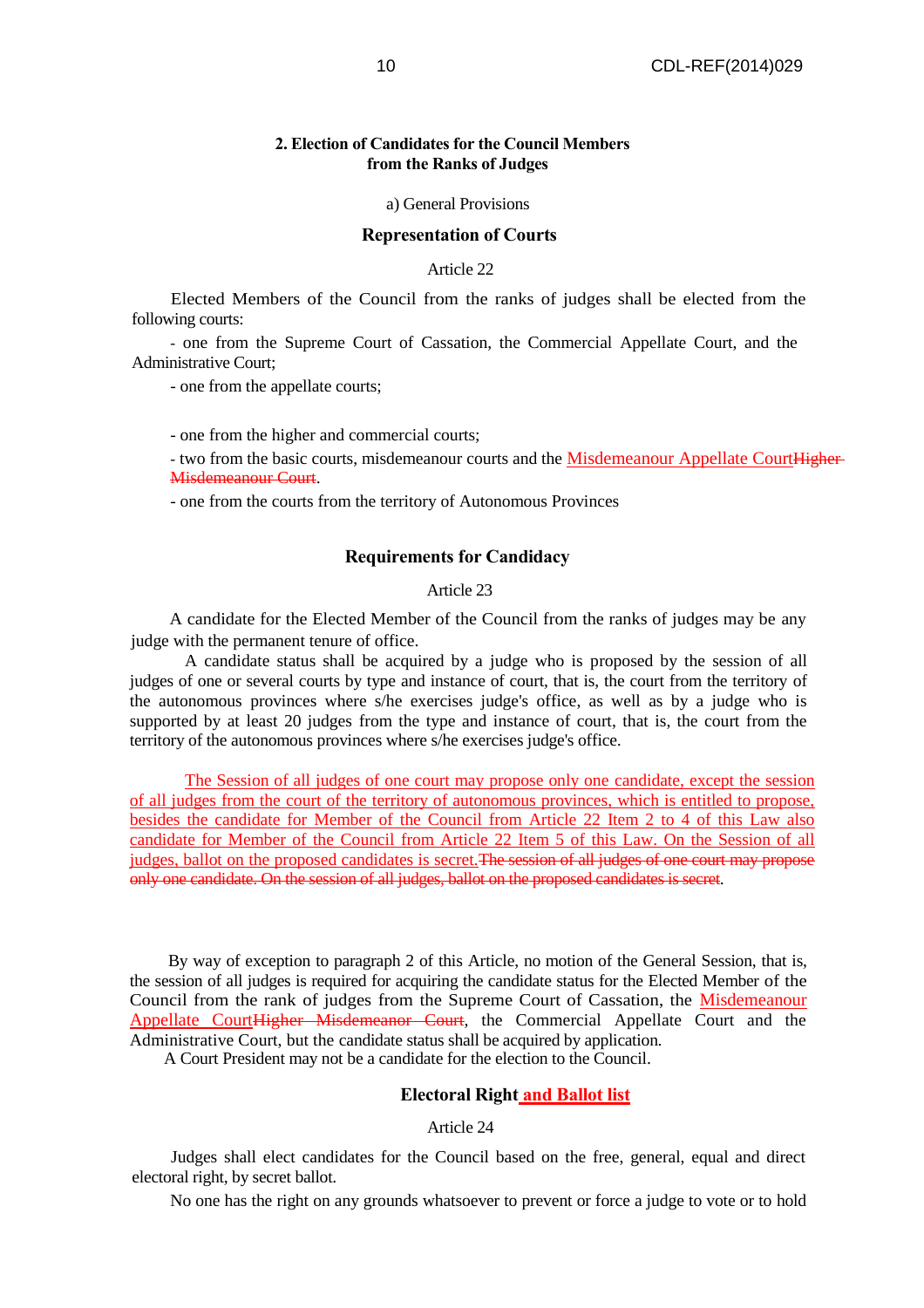him/her accountable for voting.

The right to elect candidates for the Council is vested in all judges. with the permanent tenure of office.

Election commission establishes and prepares Ballot list for each polling station. Ballot lists shall be concluded 15 days before the election.

A judge may vote only for the candidate in the list of candidates of the type and/or instance of the court where s/he exercises judge's office.

A judge from the territory of autonomous provinces, in addition to candidate from the candidacy list mentioned in paragraph 5 of this Article, shall also vote for the candidate from list of the candidates for the courts from the territory of autonomous provinces.A judge from the territory of Autonomous Provinces, in addition to the candidacy list mentioned in paragraph 4 of this Article, shall also vote for the list of the candidates for the courts from the territory of Autonomous Provinces.

## **Electoral Commission**

#### Article 25

The procedure for the nomination of candidates for Elected Members of the Council from the ranks of judges shall be organised and conducted by the Electoral Commission of the High Judicial Council (hereinafter "Electoral Commission").

The Electoral Commission comprises a Chairperson and four Members and their deputies, elected by the Council from the ranks of judges with permanent judge's office, with their consent.

Deputy Members of the Electoral Commission shall have the same rights and responsibilities as the Members for whom they deputize.

The Council Members may not concurrently be Electoral Commission Members and/or deputy Members.

The term of office of Members of the Electoral Commission is five years, with a possibility to be re-elected.

Members of the Electoral Commission may not run for Elected Members of the Council.

# **Status of the Electoral Commission**

#### Article 26

The Electoral Commission shall be autonomous and independent in its work and shall operate on the basis of law and regulations enacted on the basis of law.

The Electoral Commission shall pass decisions by majority vote of all Members.

The Electoral Commission shall be accountable for its work to the Council which shall provide conditions for its functioning.

All courts are required to extend assistance to the Electoral Commission and provide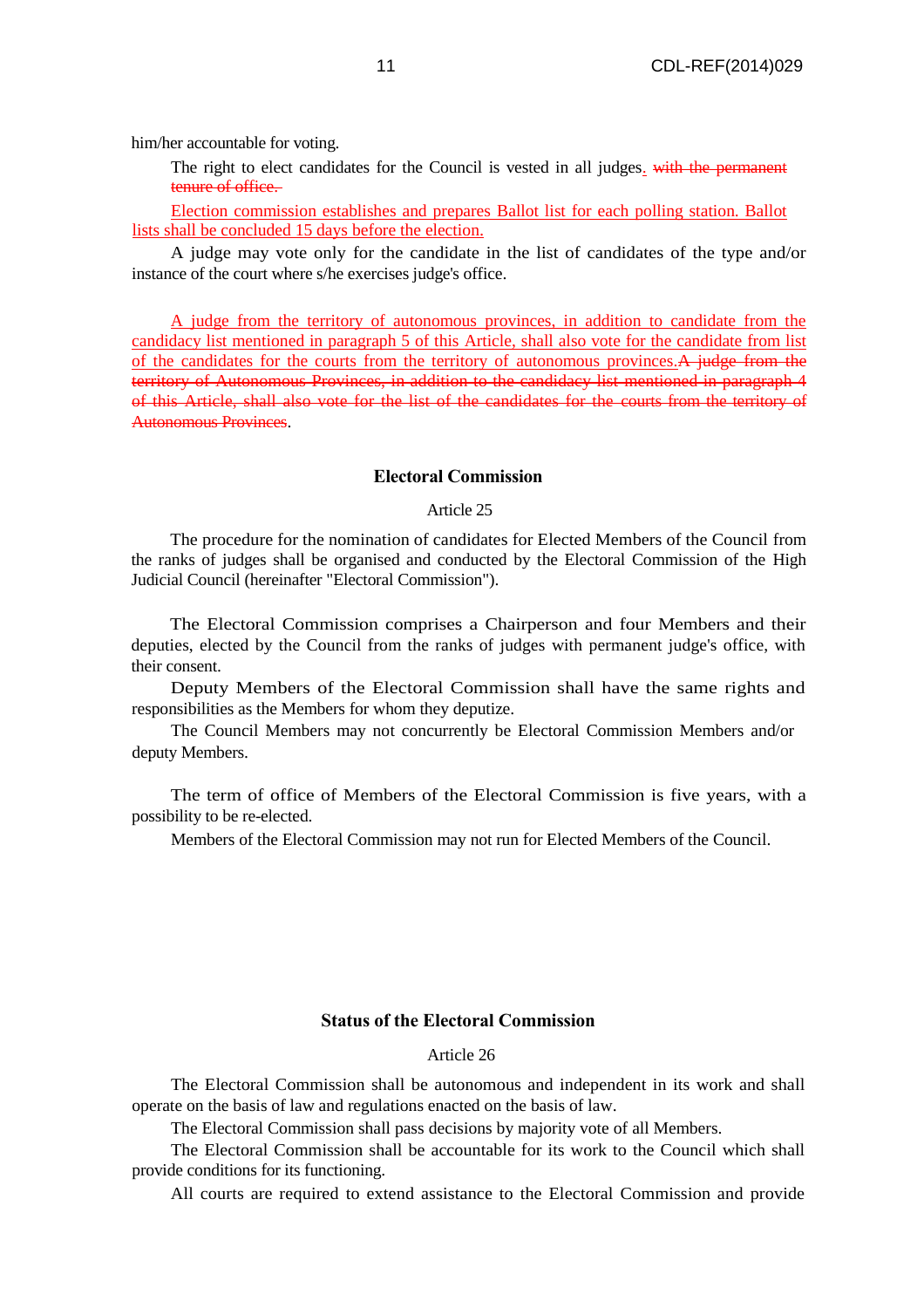information necessary for its work.

## **Electoral Activities**

#### Article 27

The Electoral Commission, on receiving the decision to commence the procedure for the nomination of candidates, shall pass a decision on electoral activities and timeframes.

The Chairperson of the Electoral Commission shall transmit to court presidents the decision to commence the procedure for nominating candidates and the decision on electoral activities and timeframes.

Court presidents are required to make available the decision to commence the nomination procedure and the decision on electoral activities and timeframes to all judges in their courts, in a proper manner.

## **b) Procedure**

#### *Candidacy Application*

#### Article 28

A candidacy application form shall be submitted to the Electoral Commission within 15 days as of the date the decision to commence the nomination procedure for Elected Members of the Council is published in the "Official Gazette of the Republic of Serbia".

A signed statement of the candidate on accepting the candidacy, the decision of the session of all judges of the court or courts proposing the candidate, that is, form with signatures of judges who support the candidate, as well as personal and professional information on the candidate shall be enclosed in the candidacy application form.

#### *Procedure following Application*

### Article 29

The Electoral Commission shall examine if the application is timely and complete.

The Electoral Commission shall reject any untimely application by a ruling.

The Electoral Commission shall, within 24 hours on receiving an incomplete application form, inform the candidate to complete the application within 48 hours upon receiving the said information, with a warning that otherwise the application will be rejected.

#### *Final List of*

#### *Candidates* Article 30

After expiry of the time limit under Article 28, paragraph 1, of this Law, the Electoral Commission shall establish the final list of candidates in the subsequent 8-day's period.

The Electoral Commission shall establish one final list of candidates for each instance and type of court, that is, from the courts from the territory of the Autonomous Provinces, whose judges are nominated for Elected Members of the Council from among judges, by virtue of the provision of Article 22, hereof.

The sequence of candidates in the lists shall be established based on the sequence of the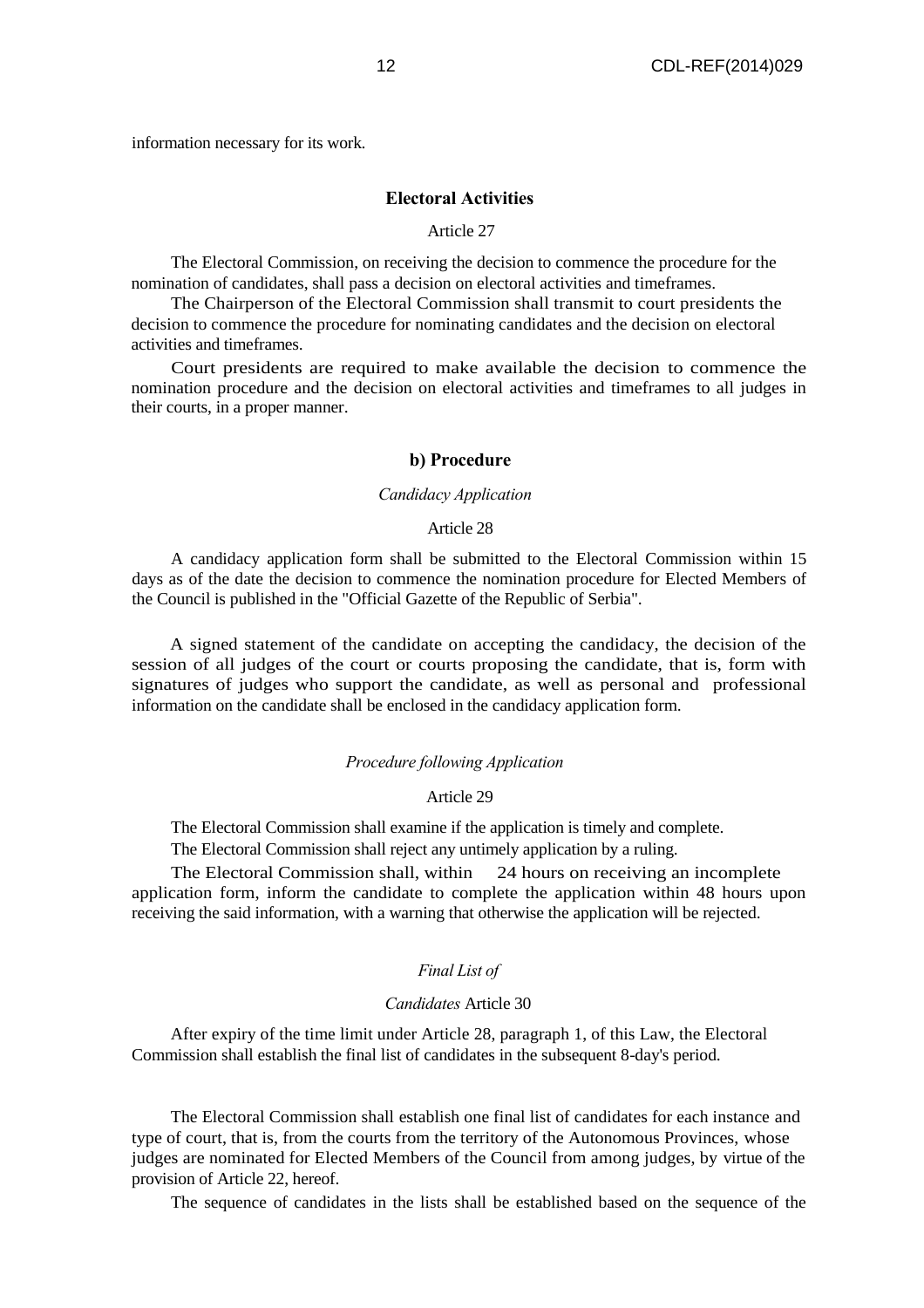submission of candidacy application forms to the Electoral Commission.

# **Presentation of candidates**

# Article 30a

Beginning after seven days from the day of determination of candidate list, the Council is required to enable all applicants to the Council to present all information from his/her personal and professional life as well the positions on matters within the competence of the Council on web site of the Council

# *Time of Election and Polling Stations*

# Article 31

The Electoral Commission shall set the date and time of the election and notify all presidents of the courts ten days before the election day.

The court presidents shall send a public notification to all judges about the date and time of the election seven days before the election day, and also about the method of transportation to the polling stations which will be organized at the cost of the courts. day.

Voting for Elected Members from the ranks of judges shall be carried out in polling stations at the courts designated by the Electoral Commission, at Appellate courts.

Judges vote at a polling station in the appellate aourt in whose territory is a court in which they perform judicial function.

Judges of basic, higher and appellate courts vote at a polling station in the appellate court, in whose territory is set a court in which they perform judicial function.

Judges of the Supreme Court of Cassation vote in the Appellate Court in Belgrade.

Judges of misdemeanor courts vote in the department of the Misdemeanour Appellate Court in whose territory is set a misdemenour court where they perform judicial function, and judges of the Misdemeanour Appellate Court in the seat of the Misdemeanour Appellate Court.

Judges of commercial courts vote in the Commercial Appeal Court.

Administrative court judges vote in the Administrative Court.

# *Polling Boards and Voting*

# *Material* Article 32

The Electoral Commission shall prepare in due time the voting material for each polling station, consisting of the required number of ballots and the final list of candidates.

The Electoral Commission shall appoint polling boards for each polling station.

A polling board shall consist of three judges who are not running for election.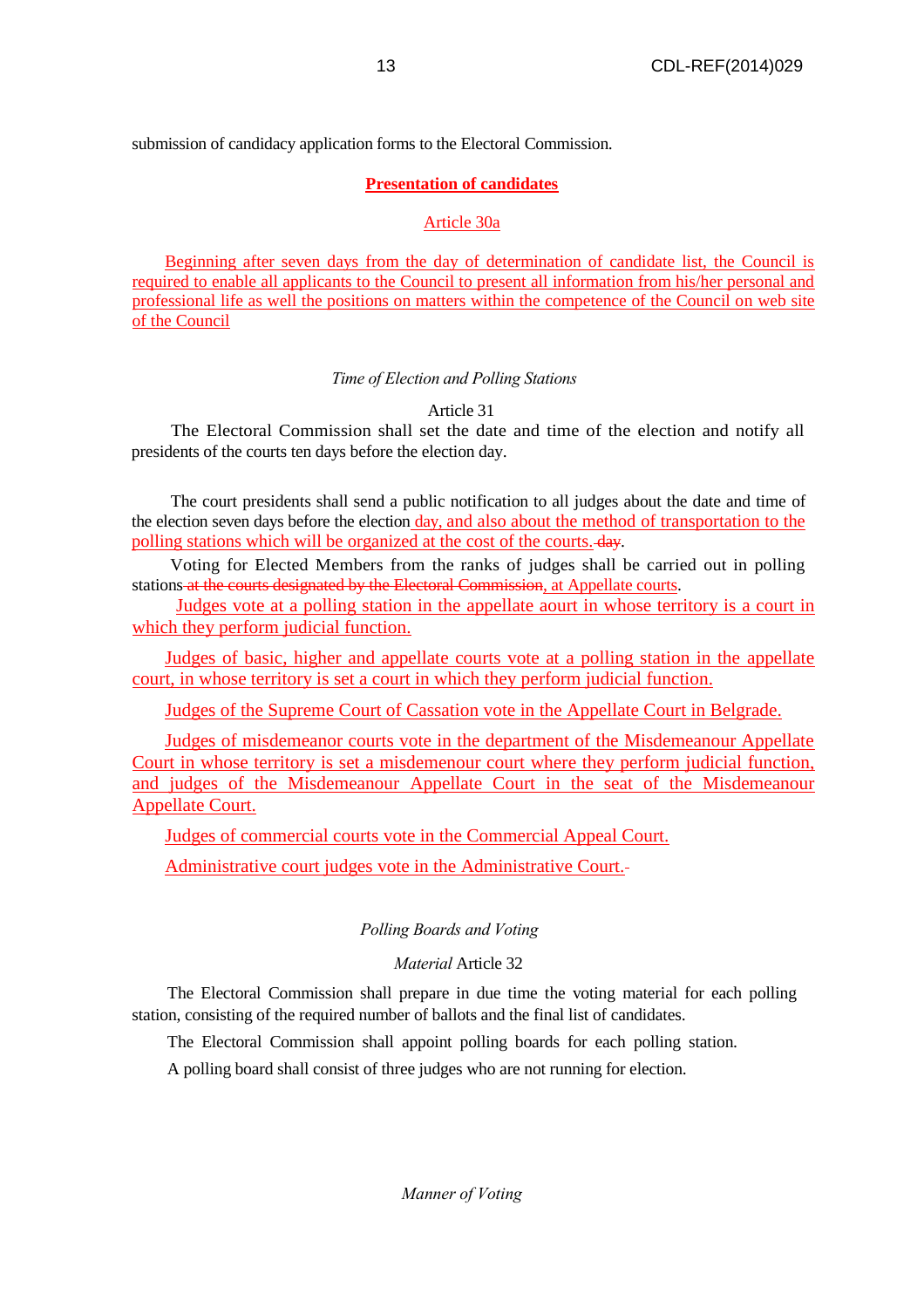On the voting day, the final list of candidates must be visibly displayed in all polling stations and in all courts by instance and type of court, that is, the courts from Autonomous Provinces electing a candidate in that particular list.

Each judge shall vote in person.

Ballot is secret.

Only stamped ballots shall be used for voting.

The polling board shall carry out the ballot in the premises of the court designated by the President of the Court in a timely manner.

### **Procedure after voting**

## Article 33a

Upon completion of the voting the polling board determines the number of unused ballots, determines the number of valid and invalid ballots and the number of votes that each candidate got on that polling place, the record will be made about all this information.

Ballot paper shall be considered as invalid if the ballot paper is unfilled, more than one candidate is rounded on ballot paper or the ballot paper is filled in that way that it can not be determined for which candidate was voted.

The polling board shall place in a special envelopes unused, invalid and valid ballots and together with the signed record of the voting results, and shall submit all of this to the election commission.

If it is established that the number of ballots papers in the ballot box exceeds the number of judges who have voted, electoral committee shall be dissolved and a new one shall be appointed, the voting at that polling place shall be repeated within seven days.

### *Establishing of*

## *Results* Article 34

The Electoral Commission shall establish the total number of judges and the number of judges who have voted in each polling station, the number of unused, invalid and valid ballots, and the number of votes won by candidates per polling station, as well as the total number of votes per candidate for each list of candidates.

# **3. Decision on Nomination of Candidates for Elected Council Members**

## **А. Nomination of Candidates from the Ranks of Judges**

#### Article 35

The Council shall propose one candidate, with the largest number of votes, from each list, based on the record on establishing the election results, submitted to the Council by the Electoral Commission.

By way of exception to paragraph 1 of this article, the council shall propose two candidates with the highest number of votes from the list of candidates of judges of basic courts, misdemeanor courts and Misdemeanour Appellate Courthigher misdemeanor court.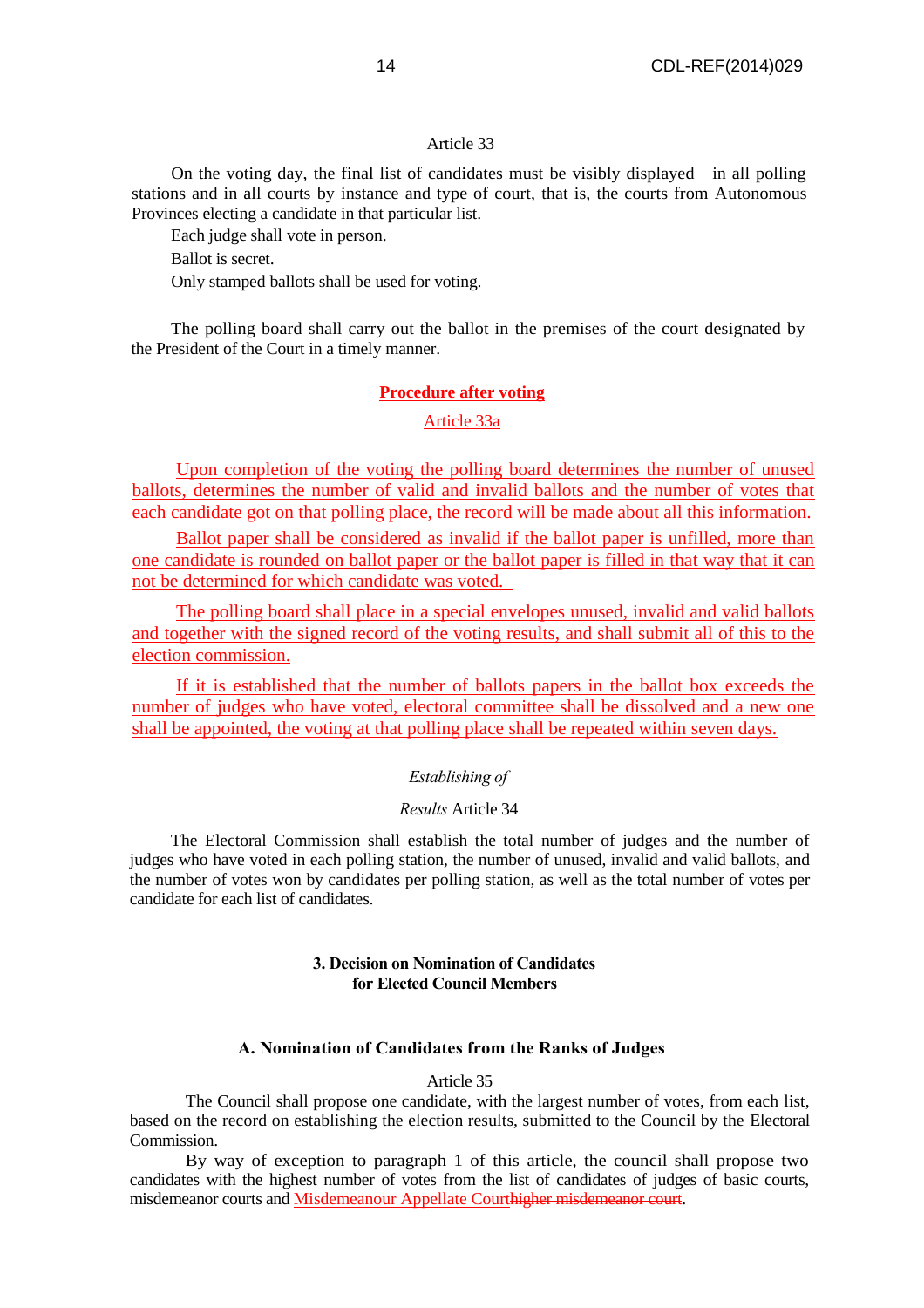In case when two or more candidates in one electoral list win an equal number of majority vote,s the council shall propose the candidate with longer tenure of office.

The Council shall submit to the National Assembly the final decision on the nomination of candidates from the rank of judges from each candidacy list.

# **B. Nomination of Candidates from the Ranks of Attorneys**

#### Article 36

The procedure for the nomination of candidates for the Elected Member of the Council from the ranks of attorneys shall be organised and conducted by the Bar Association of Serbia in a manner ensuring the broadest possible representation of its Members.

The procedure for candidature, election and nomination is carried out in a manner and within timeframes set by the Bar Association of Serbia in its act.

The Bar Association of Serbia shall submit nominations to the National Assembly.

# **C. Nomination of Candidates from the Ranks of Professors**

## Article 37

The nomination of candidates for Elected Members of the Council from among Faculty of Law professors shall be carried out in a manner and under the procedure defined by an act of the joint session of Deans of all law faculties in the Republic of Serbia..

The Dean of the oldest law faculty in the Republic of Serbia shall submit the proposal for the candidate for the Council Member from the ranks of Faculty of Law professors to the National Assembly, in accordance with the decision of the joint session of all Deans of law faculties in the Republic of Serbia.

The joint session of faculty of law Deans in the Republic of Serbia shall be convened and chaired by the Dean of the oldest law faculty in the Republic of Serbia.

#### **4. Election and Taking up Office**

#### **Election of Members**

Article 38

The National Assembly shall elect the Members of the Council at the proposal of authorised nominators.

The National Assembly shall, for the Council Member from the ranks of judges, elect two candidates from the candidacy list of basic courts, misdemeanour courts and Misdemeanour Appellate Courthigher misdemeanor court, that is, one candidate per list from other lists of candidates.

If the Elected Member of the Council, without justified reason, fails to take up office within 30 days from the day of the election in the National Assembly, s/he shall be deemed as not elected.

The reason for the failure to take up office mentioned in paragraph 3 of this Article shall be established in the Council's decision, which shall notify the National Assembly thereon.

The High Judicial Council shall organize repeated elections for such Member within a period of 60 days.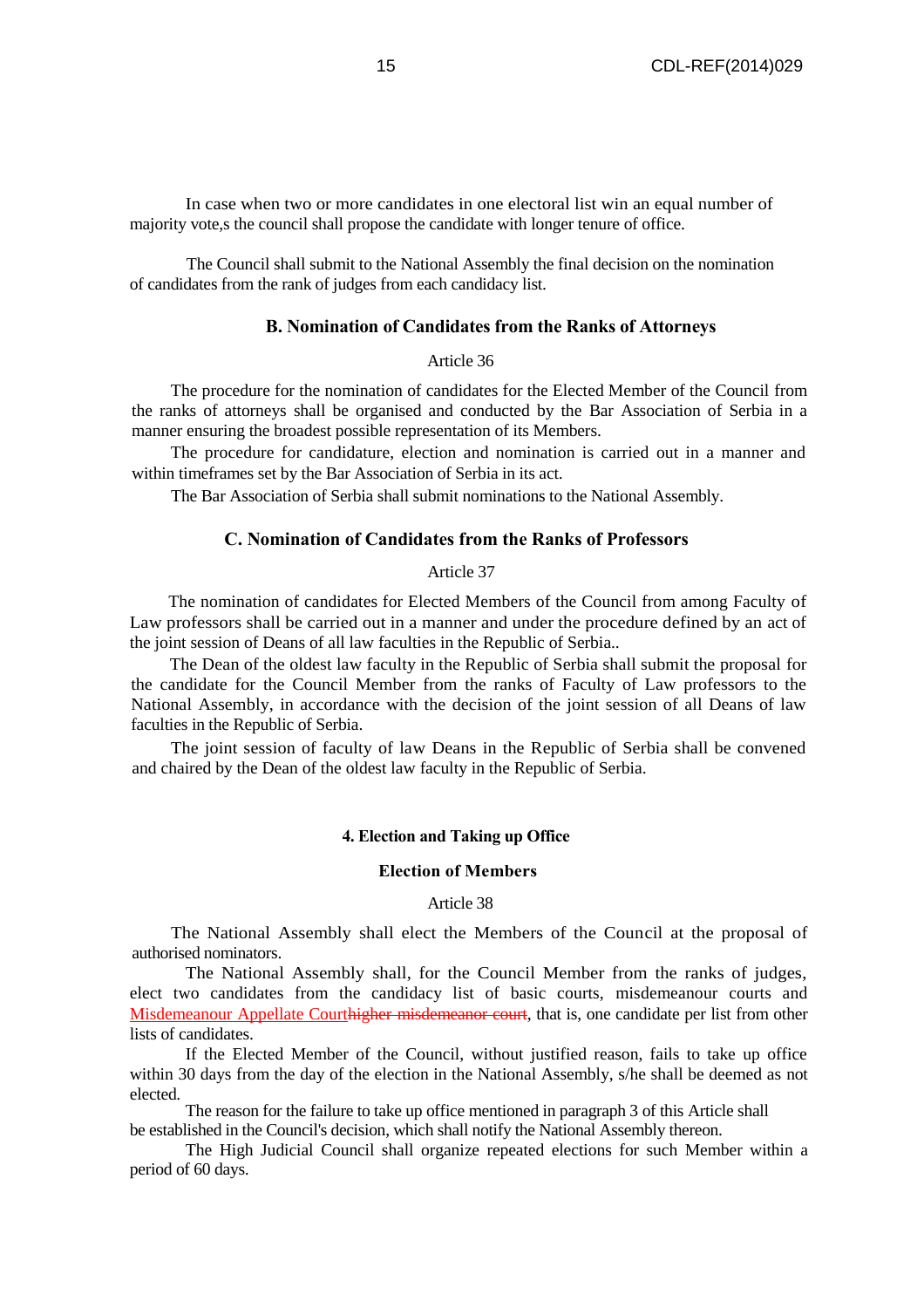# **IV TERMINATION OF OFFICE OF THE COUNCIL MEMBERS Grounds for Termination**

### Article 39

The term of office of the Council Members by virtue of office shall cease on the date of the termination of office thereof which was the basis for their appointment.

The term of office of Elected Council Members shall cease with permanent loss of working capacity to perform the duty of the Member of the Council, resignation from the Council membership, expiration of the term of office and due to dismissal.

The term of office of Elected Council Members from among judges shall also cease with the date of the termination of their tenure.

The term of office of an Elected Council Member from among attorneys shall end after the deletion from the Bar Association Register

The term of office of Elected Council Member from among professors shall terminate when his/ her professorship has ended.

The office of the elected Council Member shall also be terminated in other cases stipulated by law.

Termination of the office of the electoral Council Member shall be declared at its first next session.

## **Early Termination of the Term of Office**

# Article 40

If the term of office of an Elected Member of the Council ends before the term s/he has been initially appointed to, the Council shall pass within 15 days the decision referred to in Article 21, paragraph 1 of this Law.

The procedure of the nomination and election of a new Member shall be carried out pursuant to the provisions hereof.

The term of office of the new Member shall be five years.

# **V. DISMISSAL OF ELECTED MEMBER**

## **Reasons**

## Article 41

An elected member of the council shall be dismissed from office before the expiration of term he/she has been elected to if s/he fails to perform the duty of the council member in compliance with the constitution and law and if convicted with final court decision to unconditional imprisonment for a criminal offence and if convicted with a final court decission for an offence which renders him/her dishonorable of exercising office of the member of the council.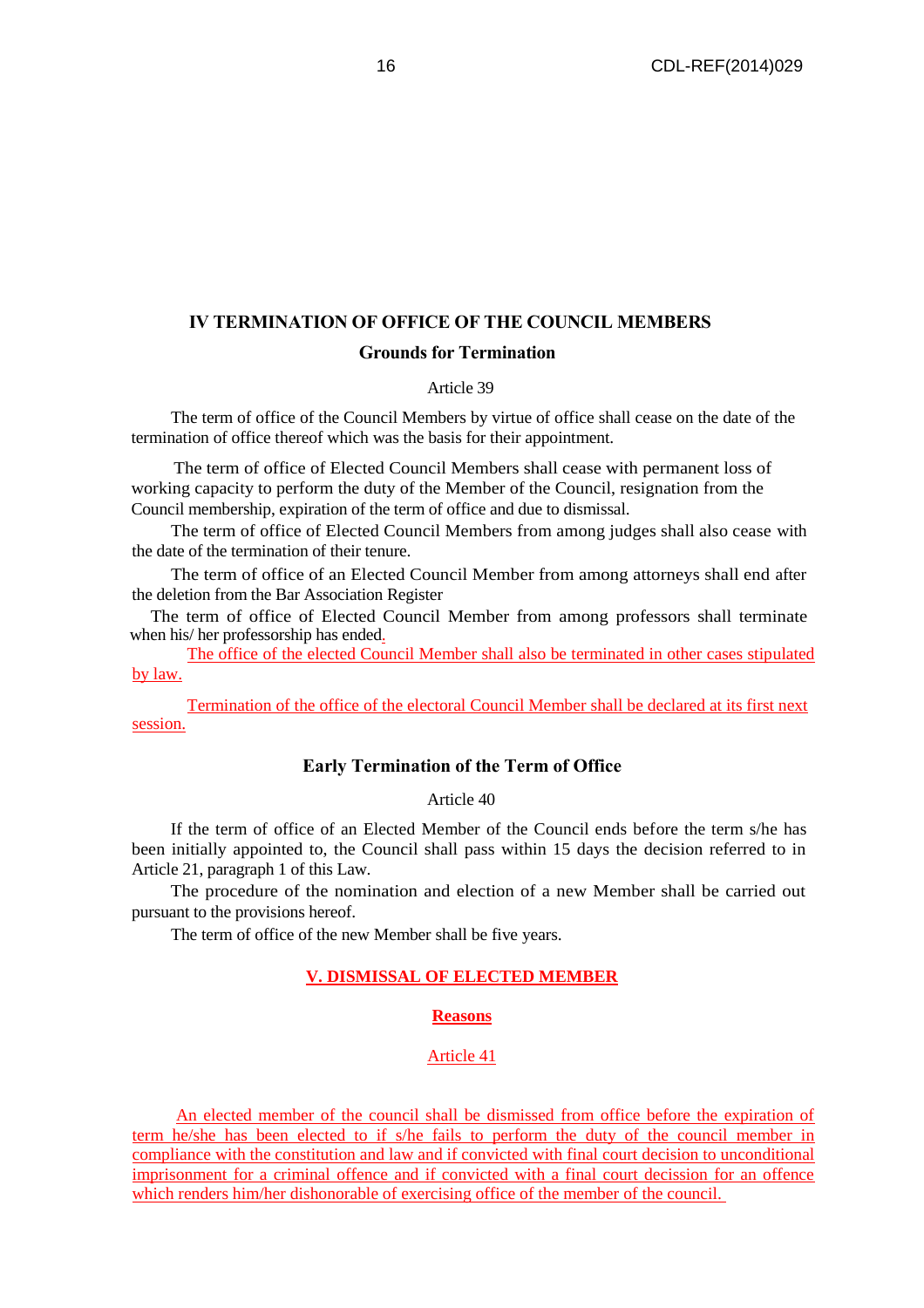# **V PROCEDURE FOR DISMISSAL**

#### **Reasons**

#### Article 41

An Elected Member of the Council shall be dissmised from office before the expiration of term he/she has been elected to if s/he fails to perform the duty of the Council Member in compliance with the Constitution and law and if convicted to unconditional imprisonment for a criminal offence, that is the criminal offence rendering him/her unworthy of exercising office of the Member of the Council.

#### **Initiative**

## Article 42

An initiative for the dismissal from office of an Elected Member of the Council may be filed by any Member of the Council.

An initiative for the dismissal from office of an Elected Member of the Council from the ranks of judges may also be filed by the President of any Court, based on the decision of the session of all judges.

An initiative for the dismissal from office of an Elected Member of the Council from the ranks of attorneys, and/or Faculty of Law professors may be filed by authorised nominators.

#### **Dismissal in the case of the conviction for the criminal offense a**

# Article 42

The Council shall submit to the National Assembly its proposal for the dismissal of the elected member because of his/her final conviction to unconditional imprisonment or a conviction for an offense rendering him/her dishonorable for the position of a council member, at its next session, within 15 days from the day of that member's receipt of the final decision on conviction.

#### **Assessment of Admissibility of the Initiative**

Article 43

The Council shall, within seven days upon the receiving of initiative, assess the credibility of grounds for the request for dismissal from office.

If it concludes that grounds for the dismissal from office are not made probable, the Council shall notify the initiator in writing that the initiative has not been adopted.

**Initiative for dismissal**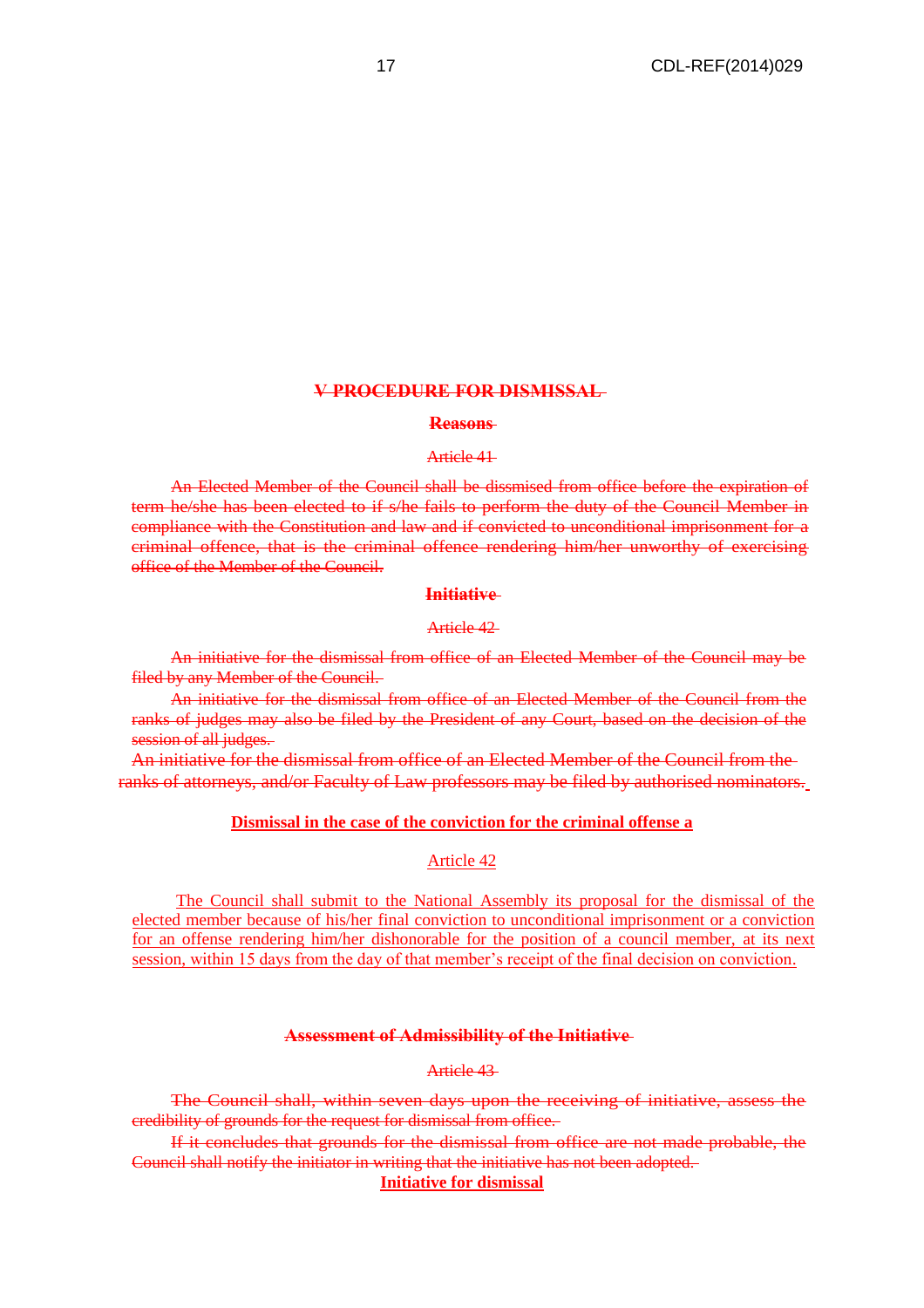Initiative for dismissal of a council member, who didn't perform his/her duties in accordance with constitution and laws can be submitted by each member of the council or authorized nominators from the Article 23 Paragraph 2.

Initiative shall be reasoned.

## **Admissibility of the initiative**

## Article 44

Upon the receipt of the initiative the Council enables a Council Member whose dismissal is initiated, to answer the allegations of the initiative within period of three days.

The Council shall render decision on the admissibility of the initiative within seven days of the expiration of the period referred to in Paragraph 1.

If it determines that the initiative for the dismissal lacks merit, the Council notifies the applicant in writing within seven days from the date of the decision referred to the Paragraph 2.

If it determines that the initiative for the dismissal is substantiated, the Council shall initiate the procedure for removal within seven days from rendering of the decision referred to in paragraph 2 of this article.

Elected member of the Council whose dismissal was initiated shall not participate in evaluation of the initiative

#### **Statement**

Article 44

On accepting the initiative the Council shall, prior to taking a decision to institute proceedings, allow the Council Member, whose dismissal is initiated, to make a statement about the allegations.

#### **Instituting the Proceedings**

## Article 45

The Council shall pass a decision on instituting the dismissal proceedings within 15 days upon receiving the initiative.

An Elected Member shall be allowed to make a statement on all the allegations relevant to taking the decision on dismissal.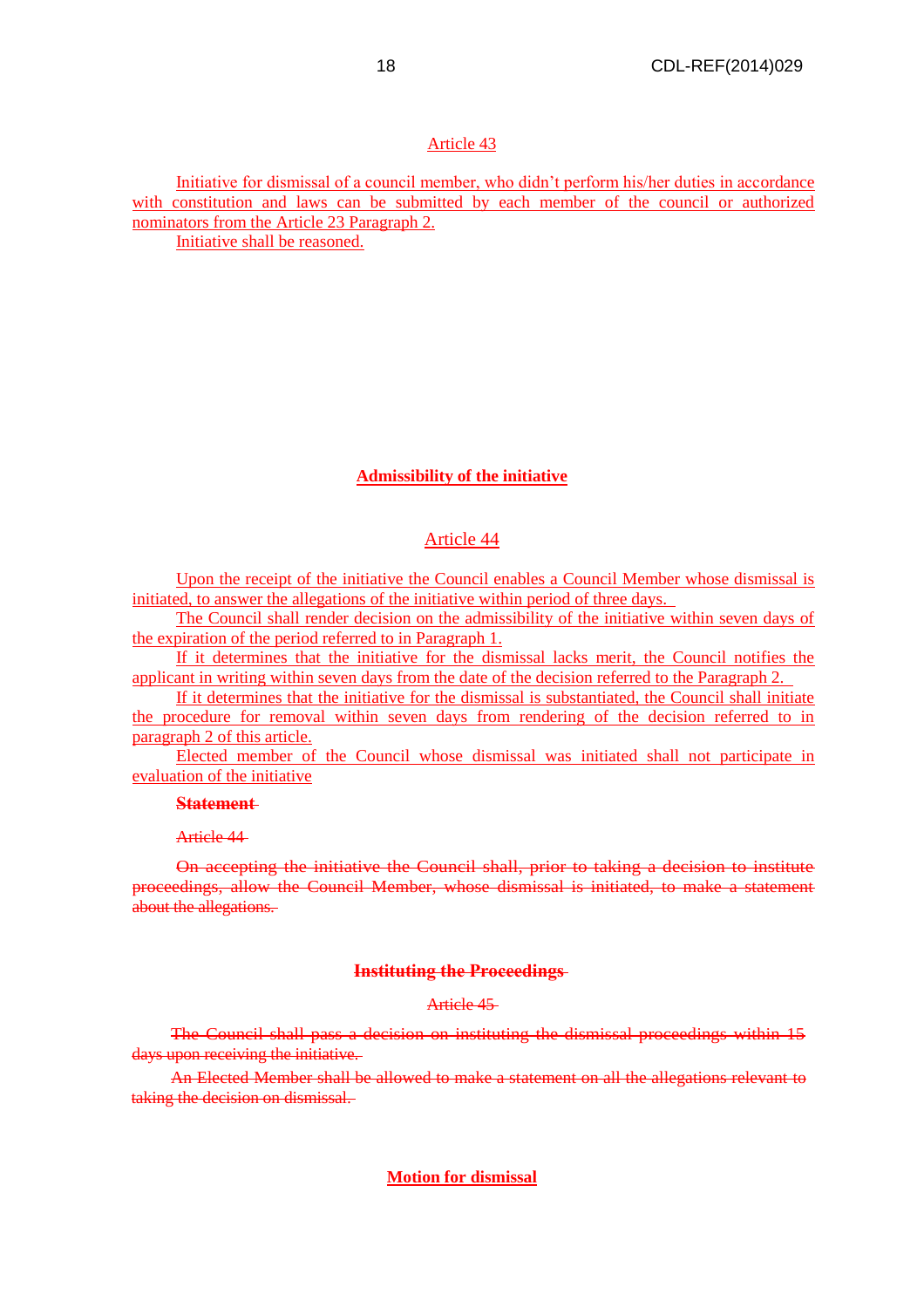Motion for dismissal of an elected member of the Council from the ranks of judges can submit at least 20 percent of the total number of judges who, in accordance with Article 24 Paragraphs 5 and 6 of this Law, are entitled to vote on the election of elected members of the council in accordance with the type and instance of the court where the dismissed member was elected, in accordance with Article 22 of this Law.

Motion for dismissal of an elected member of the Council from the ranks of lawyers can submit at least 20 percent of total number of lawyers registered in registry of lawyers in of the Bar association of Serbia and bar associations within its composition.

Motion for dismissal of an elective member of the Council from the ranks of the professors from law faculty, can submit at least 20 percent of all law faculty deans.

Motion for dismissal of a council member must be explained and have reasons from Article 41 of this Law.

#### **Commencement of the procedure**

# Article 46

Procedure for dismissal of a council member is initiated when the Council accepts the initiative, or when the proposal for dismissal is submitted.

In the case referred to in Paragraph 1 of this Article, Council initiates the proceedings and informs the election commission or authorized nominators of the council members among lawyers and professors.

The procedure for dismissal shall be carried out within 30 days from the start of the procedure.

#### **Dismissal from Office**

## Article 46

The Council shall make a proposal on dismissal from office within 30 days of initiating the proceedings.

The Council Member whose dismissal from office is under deliberation shall not take part in the making of the proposal referred to in paragraph 1 of this Article.

The decision on the dismissal from office, on grounds of the proposal referred to in paragraph 1 of this Article, shall be taken by the National Assembly.

.

#### **Procedure before the Council**

#### Article 46a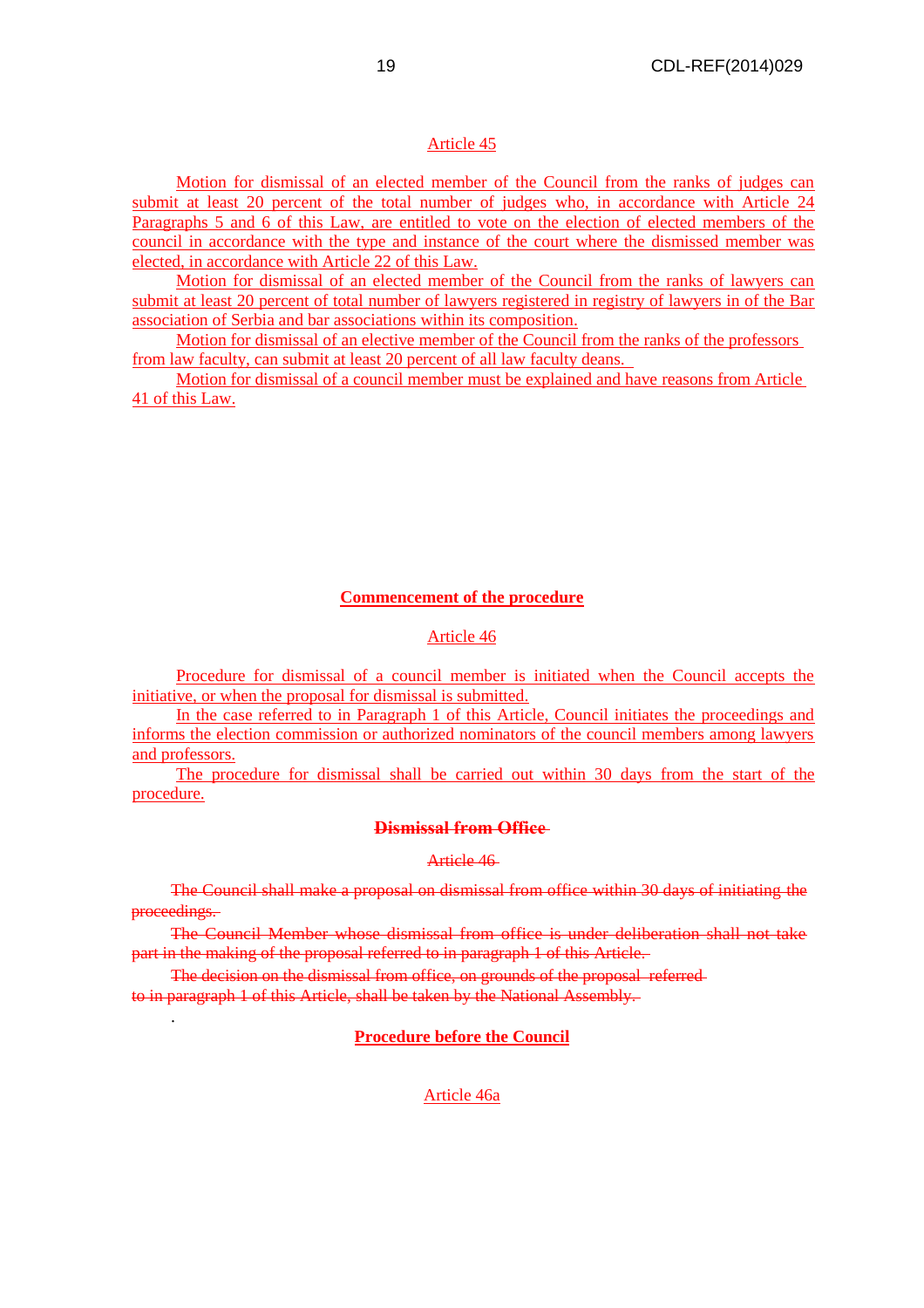The Council shall, in the proceedings regulated by Rules of procedure and meeting the requirements of a fair trial, allow to the Council member against whom an impeachment procedure is initiated, to submit at session his/her statement on the facts relevant for the decision on dismissal.

The Council shall, after the procedure, render a reasoned decision on the admissibility of the initiative or a reasoned opinion on the proposal for dismissal, and submit them to Council member against whom the proceeding is initiated and to the submitter of initiative or of the proposal for dismissal.

The admissibility of the initiative or a reasoned opinion on the proposal for dismissal shall be published on the web page of Council.

# **Vote of confidence**

# Article 46b

The judges shall vote on confidence to an elected Council Member, by secret ballot, in accordance with Article 24 Paragraphs 5 and 6 of this Law.

The procedure of vote of confidence is subjected to the provisions of Article 31 to 34 of this Law.

An elected member received a vote of no confidence if voted by at least two third of judges who are entitled to vote, and majority of them voted for dismissal.

The vote of confidence regarding the dismissal of the elected member of the council from the ranks of lawyers and law faculty professors, is taken by their authorized nominators in a manner and by the procedure applied to their election.

### **The Decision on dismissal**

### Article 46 v

The council or nominators, according to Article 46b Paragraph 4 in a case of no confidence vote shall propose to the National Assembly a removal of the elected member of the Council, who received a no confidence vote.

The member of the Council whose dismissal is being decided upon shall not participate in the proceedings referred to in Paragraph 1 of this Article.

The council shall suspend the procedure of dismissal of an elected member of the council, within eight days of the voting if the voting did not result in a no confidence vote. A confidence vote proceeding cannot be taken against an elected council member within 6 months from the day of voting of confidence resulting in lack of no confidence vote.

The decision on dismissal, based on the proposals referred to the paragraph 1. Of this article, shall be enacted by the national assembly.

# **VI. ADMINISTRATIVE OFFICE**

## **Tasks and Organisation of Work**

Article 47

The Administrative Office within the Council shall be for conducting professional,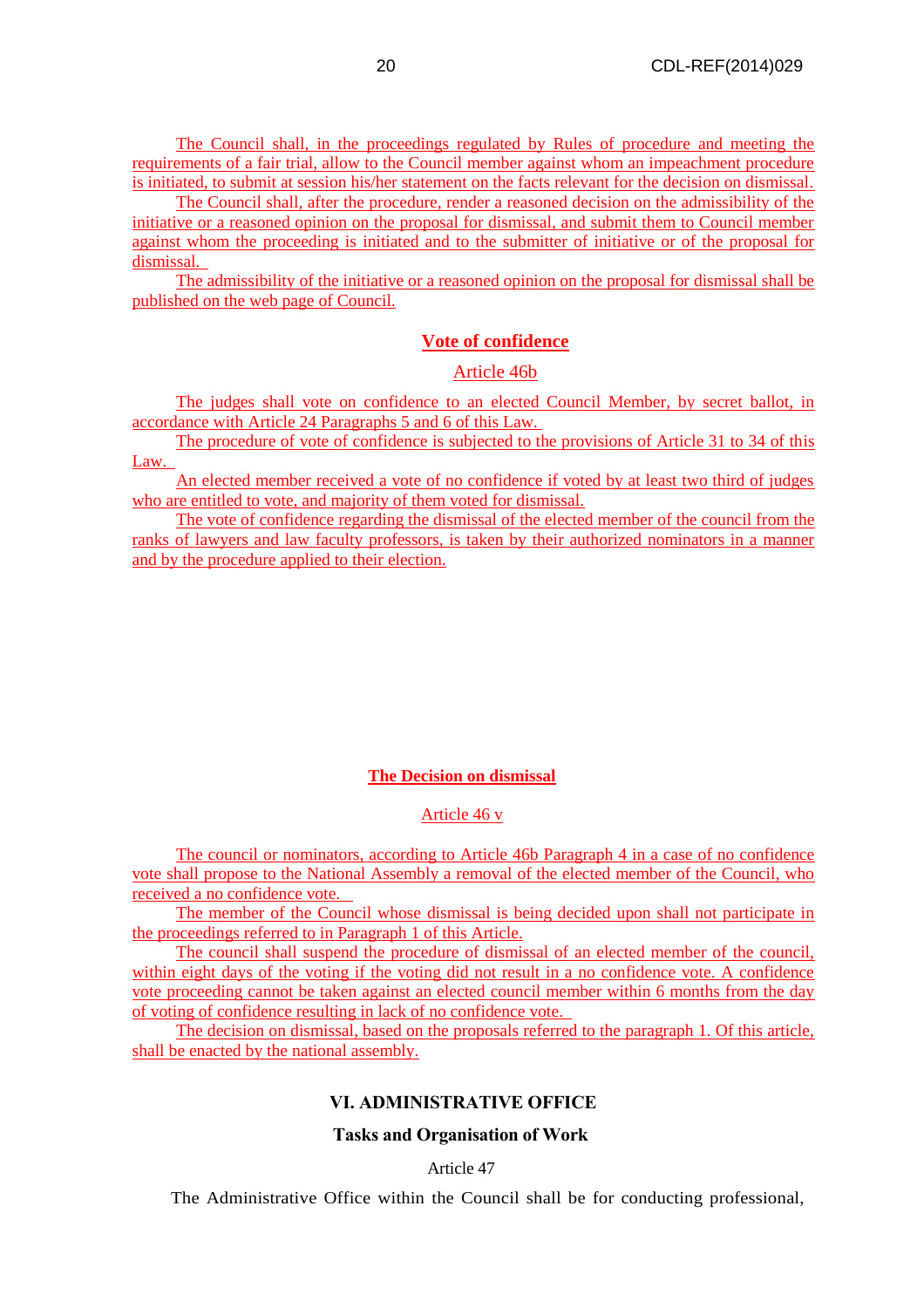administrative and other affairs of the Council.

The organisation, tasks and manner of operation of the Administrative Office is regulated in more detail by an act of the Council.

Regulations governing the status of civil servants and employees shall apply to the rights and obligations of employees of the Administrative Office.

## **Secretary of the Council**

# Article 48

The Office has a Secretary who is appointed to a five year's term and may be reappointed.

The Secretary is appointed by the Council.

The Administrative Office is managed by the Secretary who is accountable to the Council for his/her work.

The Secretary has a status of an appointee.

The terms and conditions for the appointment of the Secretary are regulated by an act of the Council.

# **Assignment of a Judge**

# Article 49

A judge may be assigned to the Working Bodies of the Council to perform professional tasks.

The decision on the assignment shall be passed by the Council, upon obtaining an opinion of the President of the Court in which a judge performs his/her duty, with the written consent of the judge.

The period of such assignment may not exceed three years.

#### **VII TRANSITIONAL AND FINAL PROVISIONS**

### **First Election of the Members of the Council**

#### Article 50

The National Assembly shall, not later than 90 days of entering into force of this Law, elect the Elected Members of the first composition of the Council.

At the election, the National Assembly is required to elect minimum one Member of the Council from the ranks of judges from the territory of the Autonomous Provinces.

Until such time as the first composition of the Council is elected, the High Judiciary Council shall perform the tasks from the remit of the Council relating to the election of Elected Members of the Council from the ranks of judges.

# **Performance of the Function of the Council Member by the President of the Supreme Court of Serbia**

Article 51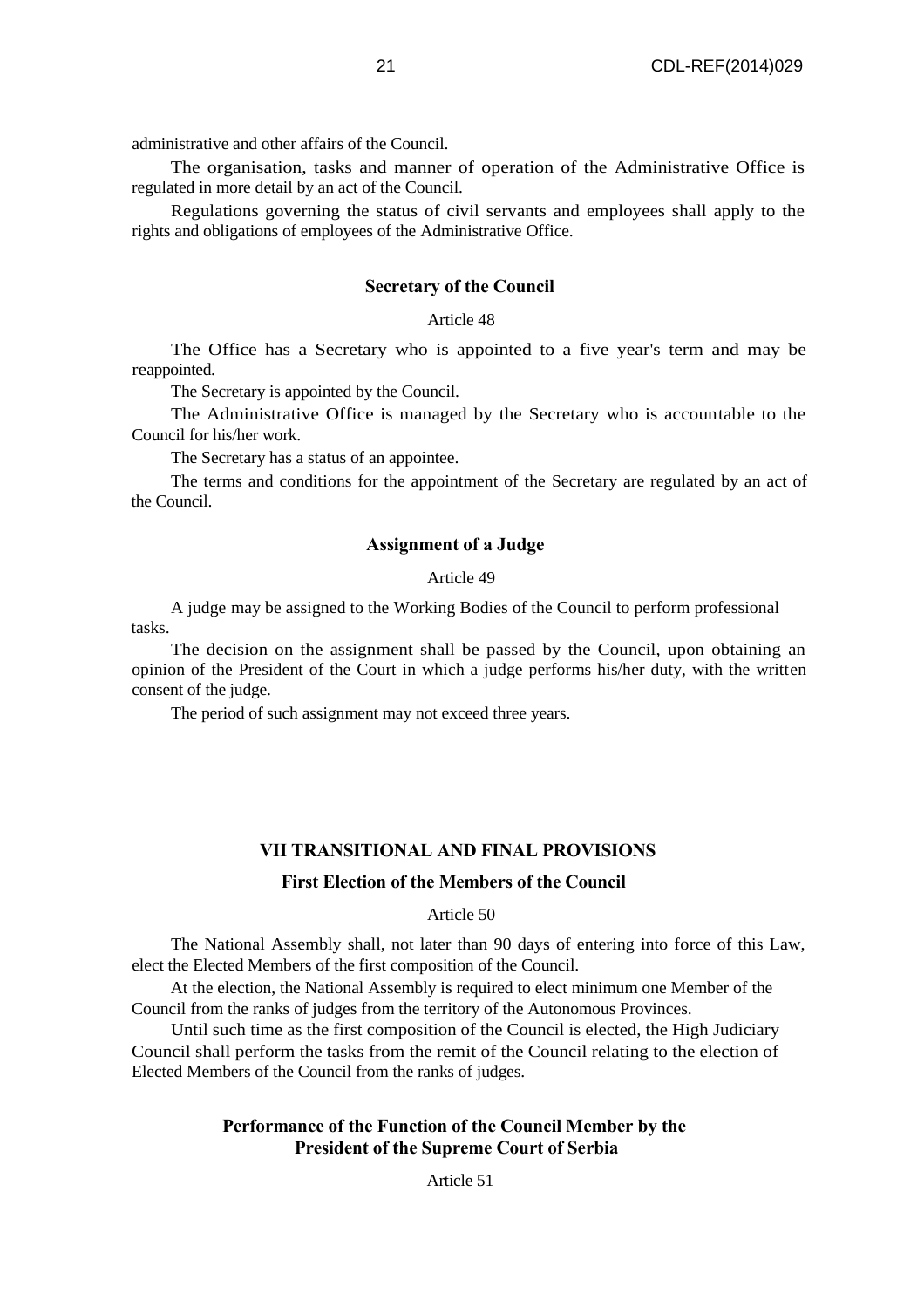Until the election of the President of the Supreme Court of Cassation, a Member of the Council by virtue of office shall be the President of the Supreme Court of Serbia.

# **The Elected Members of the First Composition of the Council from the Ranks of Judges**

#### Article 52

The Elected Members of the first composition of the Council from the ranks of judges comprise one judge from the Supreme Court of Serbia and one from the Higher Commercial Court and the commercial courts, that is, two judges each from the district and municipal courts, where minimum one Member must be from the territory of the Autonomous Provinces.

The candidates for the Elected Members of the first composition of the Council shall be proposed to the High Judiciary Council by the sessions of all judges of the courts by type and instance of the court in which the candidate exercises judge's office. The session of all judges of one court can propose only one candidate.

By way of exception to paragraph 2 of this Article, the General Session of the Supreme Court of Serbia, that is, the session of all judges of the Higher Commercial Court, may propose more than one candidate.

The candidates from paragraphs 2 and 3 of this Article shall be proposed to the High Judiciary Council within 15 days from the day of coming of this Law into effect.

Not later than 30 days from coming of this Law into effect, the High Judiciary Council shall propose to the National Assembly one or more candidates for each Elected Member of the Council from the ranks of judges, in accordance with the number of judges and type and instance of court, specified in paragraph 1 of this Article. When nominating candidates the High Judiciary Council shall take into consideration the nominations from paragraphs 2 and 3 of this Article.

The High Judiciary Council shall establish the nomination from paragraph 5 of this Article by majority vote of the narrower composition comprising standing members and the invited members-judges. .

Elected Members of the first composition of the Council from among judges are entitled to the basic salary equal to the basic salary of the President of the Supreme Court of Serbia until 1 January 2010.

# **Elected Members of the First Composition of the Council from the Ranks of Attorneys and Faculty of Law professors**

#### Article 53

The Bar Association of Serbia and the joint session of all Deans of law schools in the Republic of Serbia are obliged to propose to the National Assembly one or several candidates for the election of Elected Members of the first composition of the Council from the ranks of attorneys and Faculty of Law professors, within 30 days from coming of this Law into effect.

The nomination of candidates referred to in paragraph 1 of this Article shall be conducted by the analogous application of this Law.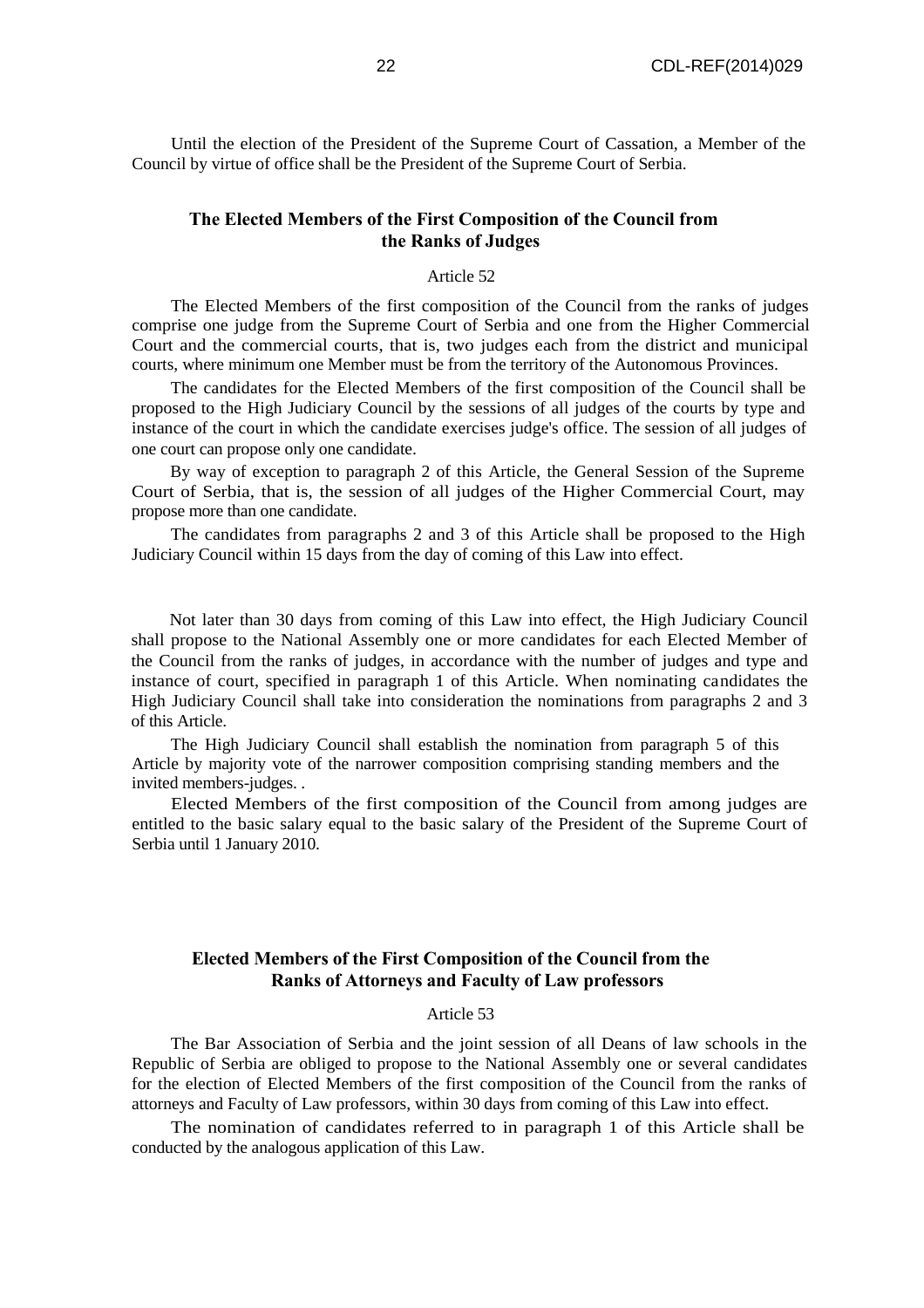# **Constitutive Session of the Council**

## Article 54

The constitutive session of the Council shall be held within seven days from the day of the election of Elected Members.

The constitutive session of the Council is convened and chaired by the President of the Supreme Court of Serbia.

# **Termination of Term of Office of the Elected Members of the First Composition of the Council**

#### Article 55

The term of office of the Elected Members of the first composition of the Council from the ranks of judges shall terminate on the day the Elected Members of the standing composition take up office, not later than the expiry of five-year's term of office.

The term of office of the Elected Members of the first composition of the Council from among attorneys and Faculty of Law professors shall end with the expiry of the term of office stipulated by this Law.

The term of office of the Elected Members of the first constitution of the Council shall also end in all other cases specified under the provisions of this Law.

# **Resumption of Judge's Office of the Elected Members of the Council's First Composition**

# Article 56

An Elected Member from the ranks of judges shall, on termination of the term of office within the first composition of the Council, resume to perform judge's function in a directly higher instance court than the court where s/he performed judge's duties, provided that s/he meets the requirements to be elected judge in such court.

A judge shall continue to exercise judge's office in the court that has assumed jurisdiction of the court where the judge performed his/her function if s/he fails to meet the requirements to be elected judge in a directly higher instance court.

Decisions from paragraphs 1 and 2 of this Article shall be passed by the Council in standing composition.

# **Timeframe for Conducting the Electoral Procedure for the Standing Composition of the Council**

## Article 57

The procedure for the election of the standing composition of the Council from the ranks of judges shall be conducted within six months from the day the courts set under the Law on Organisation of Courts begin to operate. .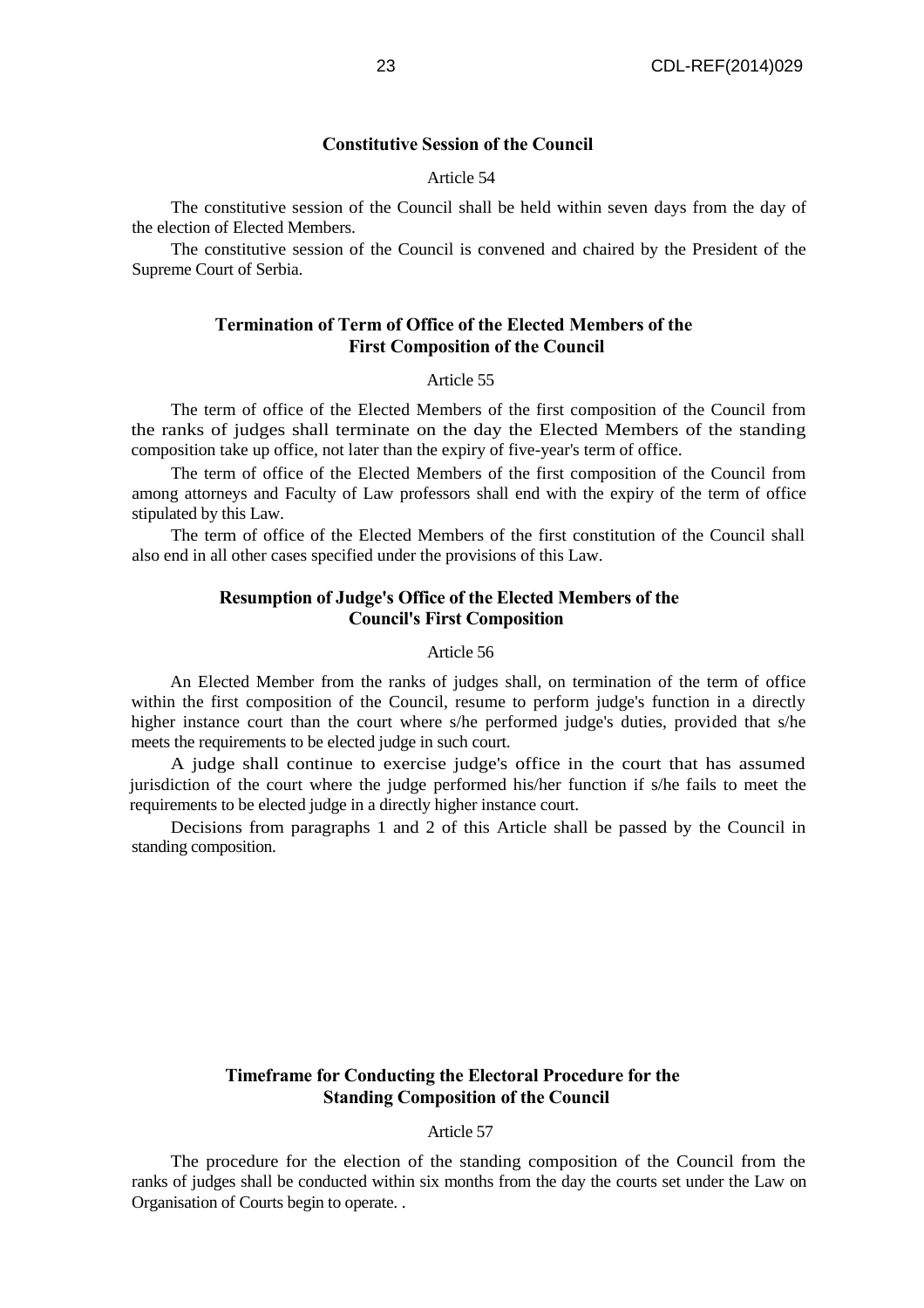## **Performance of tasks of the Administrative Office and Taking Over of Staff**

#### Article 58

Within 90 days from the day of being set up, the Council shall take over from the Ministry competent for the judiciary the rights, obligations, cases and archives necessary for the performance of the affairs assumed, in accordance with the competence set out in this Law.

The Council shall also take over civil servants and employees who work within the scope assumed.

The manner of assuming the cases, and taking over of civil servants and employees shall be regulated by an act of the Minister competent for the judiciary.

Until the vacancies provided for by the act on internal organisation and job classification in the Administrative Office are filled in, certain professional and administrative tasks for the needs of the Council may be performed by the Ministry competent for the judiciary, in accordance with the act of the Council.

#### **By-laws**

## Article 59

By-laws provided for by this Law shall be passed within 90 days from the day of the setting up of the Council.

General acts of the High Judiciary Council shall apply until the by-laws from paragraph 1 of this Article are passed, unless they are contrary to this Law.

## **Assumption of the Competences of the High Judiciary Council**

Article 60

On the day of the constitution the Council shall assume the competences of the High Judiciary Council as specified by the Law on Judges ("Official Gazette of the RS", No. 63/01, 42/02, 17/03, 27/03, 29/04, 35/04, 44/04, 61/05, 101/05 and 46/06).

## **Termination of Effectiveness of the Law on High Judiciary Council**

Article 61

On the day of the constitution of the Council, the Law on High Judiciary Council shall cease to be in force ("Official Gazette of the RS", No. 63/01, 42/02, 39/03, 41/03 correction, 44/04 and 61/05), in the part relating to judges.

# **Entry into Force**

Article 62

This Law shall come into effect on the eighth day after its publication in the "Official Gazette of the Republic of Serbia".

## **Independent Articles of the Law on Amendments and Additions to the Law on the High Judicial Council**